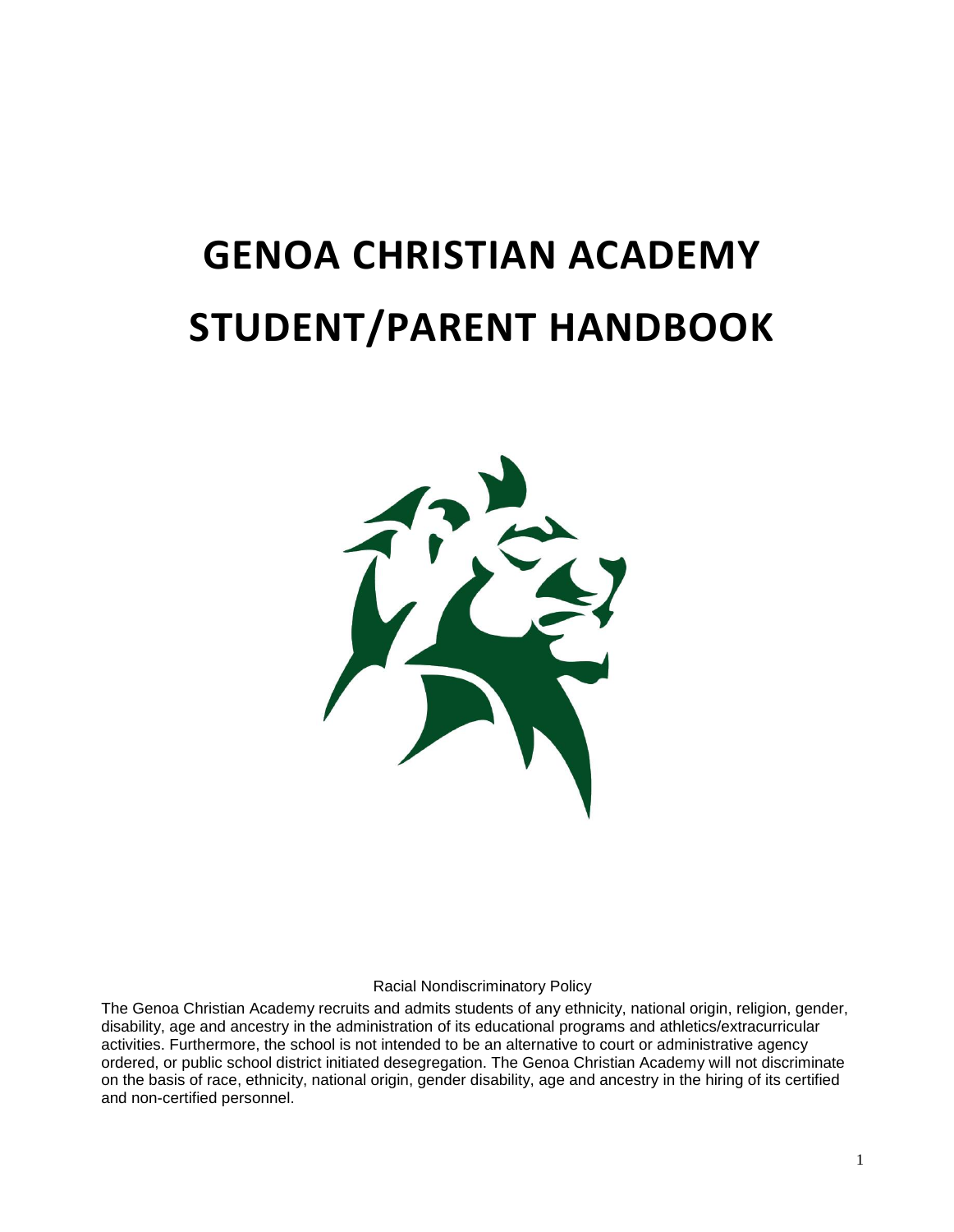# **GCA STUDENT/PARENT HANDBOOK**

*Revised July 2016*

# **Table of Contents**

| General                                                        | Pages 4-6   |
|----------------------------------------------------------------|-------------|
| <b>School Mission</b>                                          |             |
| School Symbol and School Colors                                |             |
| GCA Will Be an Exemplary School Community                      |             |
| <b>GCA Expected Student Outcomes</b>                           |             |
|                                                                |             |
| <b>Statement of Faith</b>                                      |             |
| Personnel                                                      |             |
| <b>Academics</b>                                               | Pages 6-8   |
| <b>Parent-Teacher Conferences</b>                              |             |
| <b>Report Cards and Progress Reports</b>                       |             |
| <b>Grading Scale</b>                                           |             |
| <b>Academic Testing</b><br>Academic Contracts and/or Probation |             |
| Homework                                                       |             |
| Honor Roll and Merit Roll                                      |             |
| Dropping Classes (MS/HS)                                       |             |
| <b>Cumulative Records</b>                                      |             |
| <b>Academic Assistance and Services</b>                        |             |
| <b>Summer School</b>                                           |             |
| <b>Athletic Eligibility Requirements</b>                       |             |
| <b>Student Records Policy</b>                                  |             |
| <b>Discipline Policy</b>                                       | Pages 8-9   |
| Goals of Discipline                                            |             |
| <b>Offenses</b>                                                |             |
| <b>Discipline Procedures</b>                                   |             |
| Detention                                                      |             |
| In-School and Out-of-School Suspension                         |             |
| <b>Disciplinary Probation</b>                                  |             |
| <b>Dress Code Policy</b>                                       | Page 9      |
| <b>Dress Code Overview</b><br><b>Attendance</b>                |             |
| <b>Tardiness</b>                                               | Page 10-11  |
| Absences (K-12)                                                |             |
| <b>Excused/Unexcused Absences</b>                              |             |
| <b>Admission Policy</b>                                        | Page 11-12  |
| <b>Admission Procedure</b>                                     |             |
| <b>Finances</b>                                                | Page 12     |
| <b>Tuition Payments</b>                                        |             |
| <b>Fundraising Policy</b>                                      |             |
| <b>Returned Checks</b>                                         |             |
| <b>Health and Safety</b>                                       | Pages 12-13 |
| Fevers, Diarrhea and Vomiting                                  |             |
| Medication                                                     |             |
| <b>Emergencies and Accidental Injuries</b>                     |             |
| <b>AIDS Policy</b>                                             |             |
| <b>Communicable Diseases</b>                                   |             |
| Health Program                                                 |             |
| <b>Fire and Tornado Drills</b>                                 |             |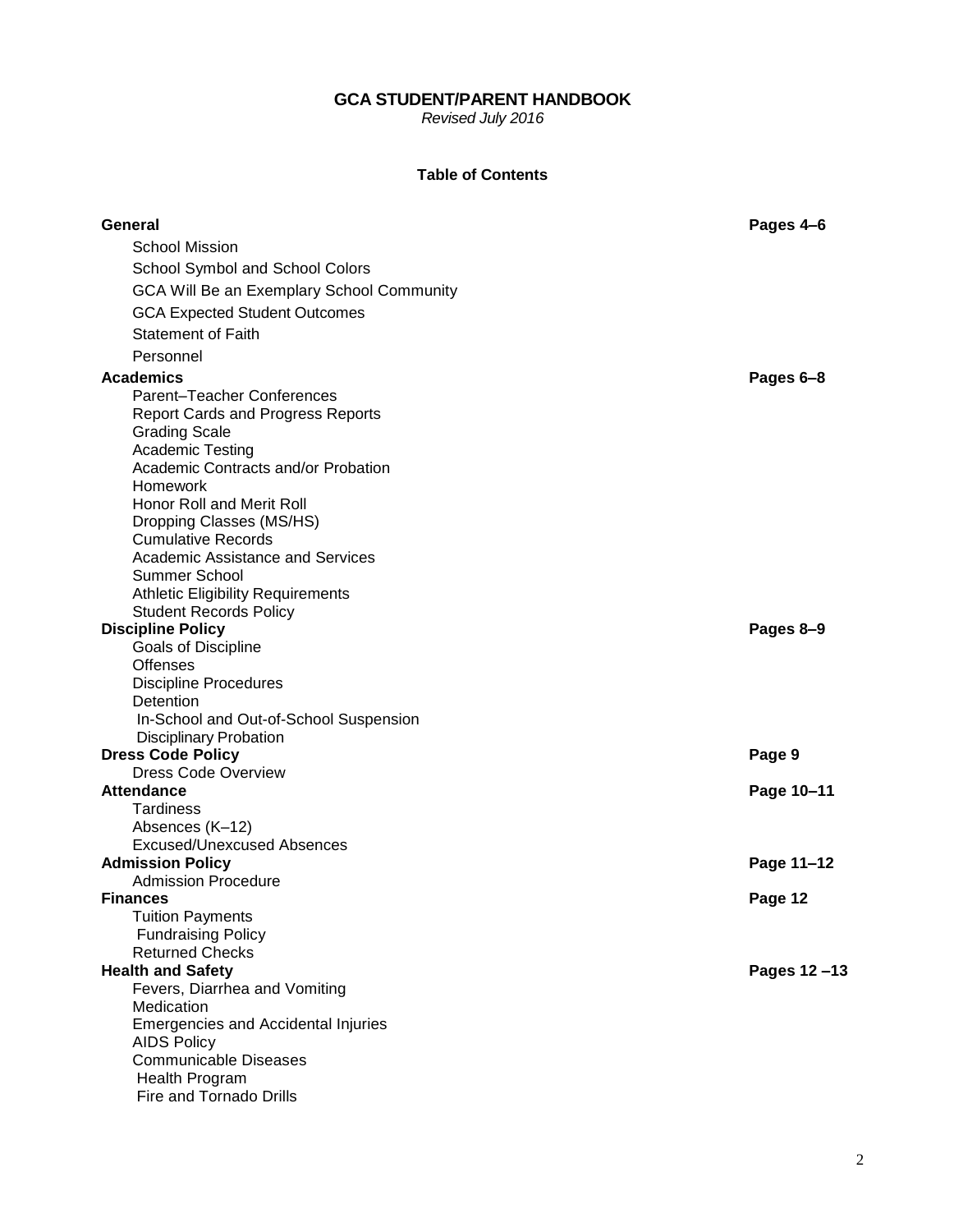#### **Miscellaneous Pages 13–17** Chapel School Day Length of School Year Late Arrivals Early Pickup Elementary School Dismissal Middle and High School Dismissal Gum Chewing Locker Use Hall Passes (MS/HS) After-School Care Emergency Closing and TV Listing Lunches **Transportation** Parent Visitation Lost or Damaged Books Parent-Teacher Fellowship Computer Use Personal Electronic Devices Sexting **Withdrawals** MS/HS Bell Schedule, Two-Hour Delay and Early-Release Schedules **Girls and Boys Uniform Policies Pages 18–21** Uniform Options General Dress Code Information

Purchasing Locations

# **Student/Parent Handbook Agreement Form <b>Page** 22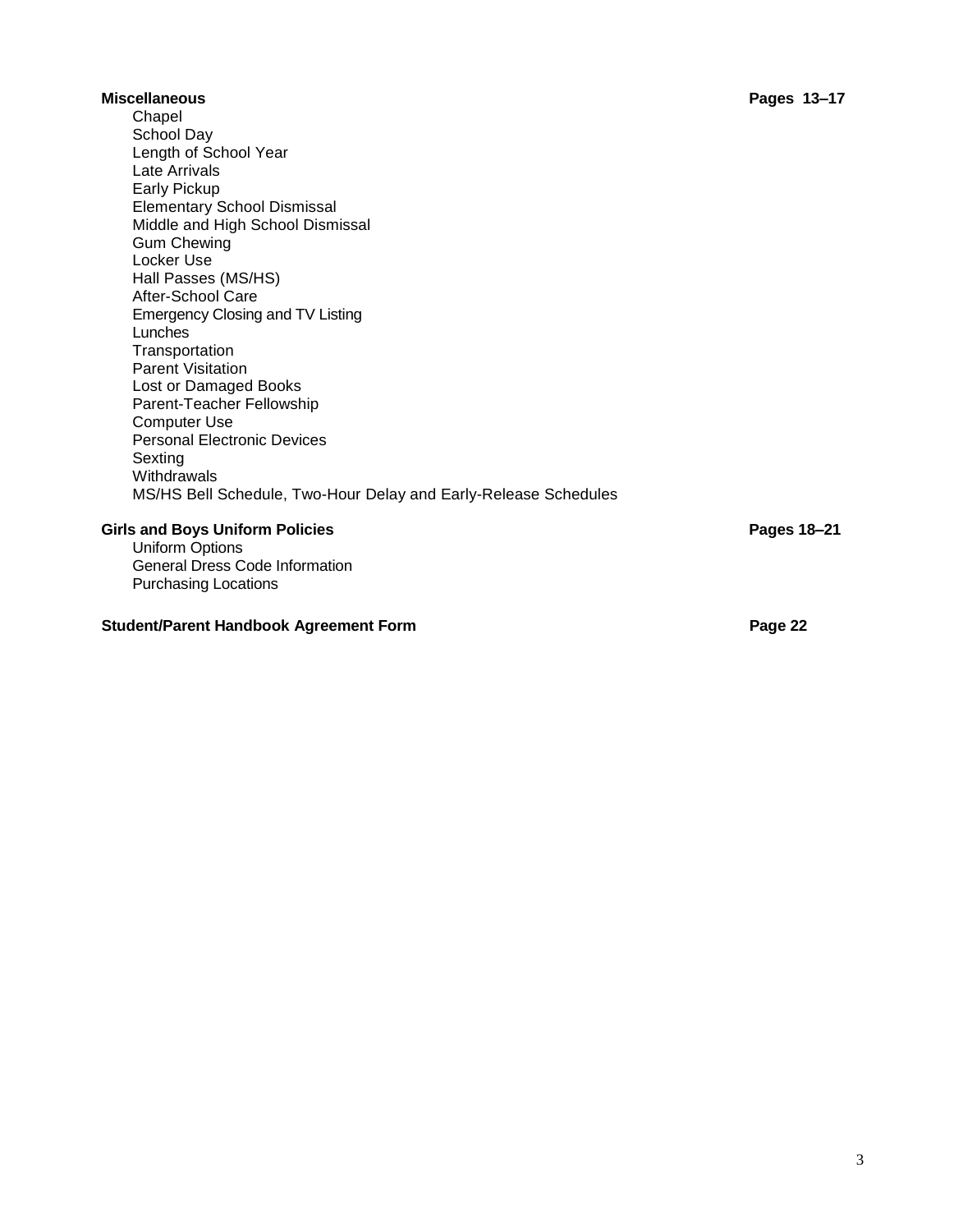# **Genoa Christian Academy**

7562 Lewis Center Road Westerville, OH 43082 Phone (740) 965-5433 Fax (740) 965-8214

# **MISSION**

## **Educating minds for an ever-changing world while shepherding hearts.**

In fulfilling our mission we desire to:

- Foster a vibrant relationship with Christ—a life rooted in him, nurtured by prayer, and governed by God's Word.
- Value each student as a unique, image bearer of God with great significance.
- Practice servant leadership characterized by love and compassion.
- Strive for continual academic and spiritual growth.
- Partner fully with parents and support them in the spiritual development and academic progress of their children through healthy relationships built on trust.

**SCHOOL MASCOT:** Lion.

**SCHOOL COLORS: Hunter green and white.** 

## **GCA WILL BE AN EXEMPLARY CHRISTIAN SCHOOL COMMUNITY (K–12) THAT EXCELS IN PREPARING ABLE-THINKING STUDENTS IMMERSED IN A BIBLICAL WOLRDVIEW**

Functioning as a diverse Christian community, the school will develop strategic partnerships with parents, churches, and other area schools to develop students' unique gifts and abilities to their highest potential for the glory of God. Exceptional campus facilities will include technology for the 21<sup>st</sup> century. A faculty of committed and empowered scholar mentors will nurture, challenge, and equip students to be rooted in Christ, to think biblically and critically, and achieve appropriate levels of academic and extracurricular excellence in order to become transformational leaders\* for Christ and His kingdom in the Columbus area and around the world. (\*The definition of transformational leaders originates in the Board's End Policies and is further interpreted in the administration's student outcomes.)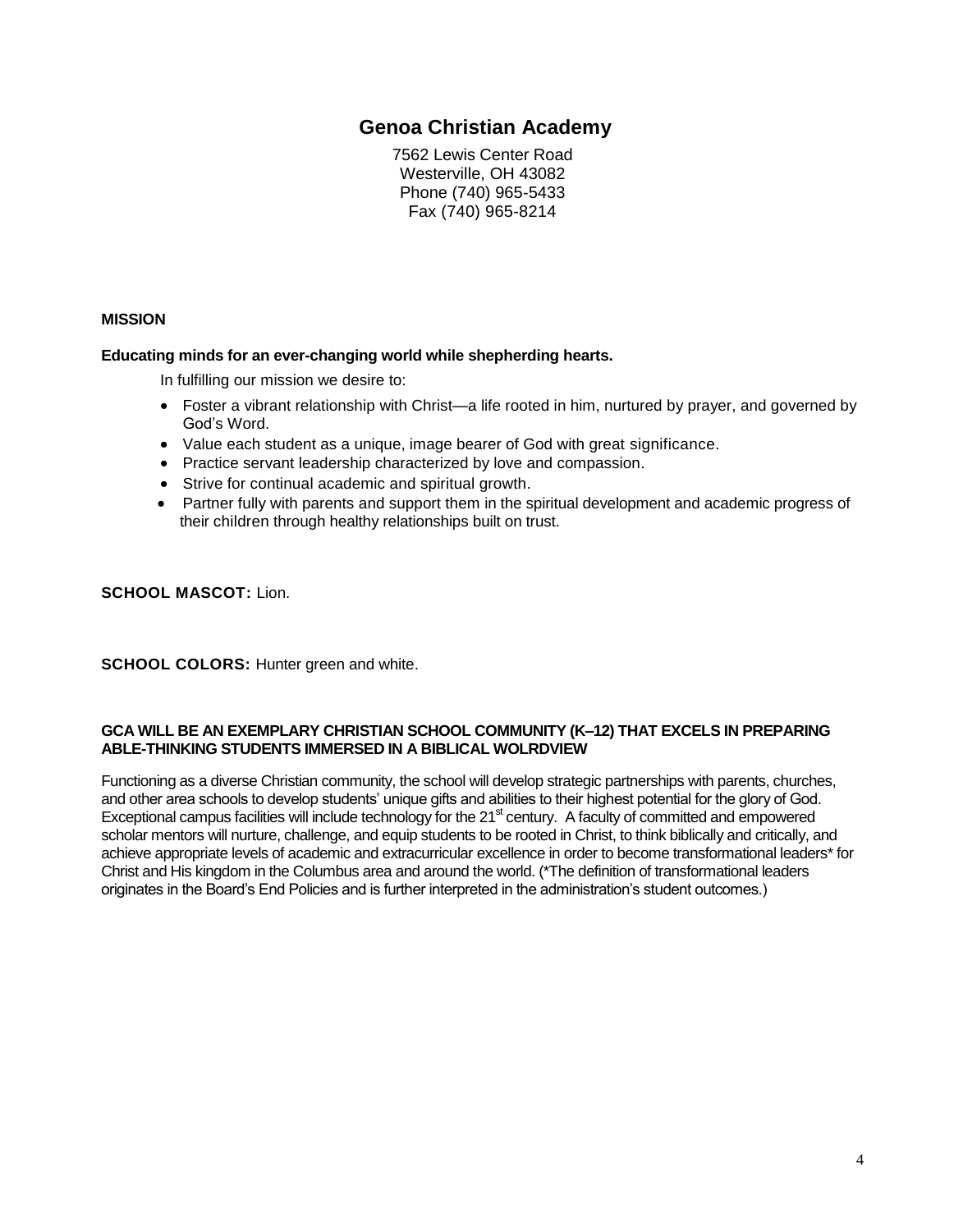# **GCA EXPECTED STUDENT OUTCOMES**

#### **Students who graduate from Genoa Christian Academy should be students who:**

- Are well prepared in all academic disciplines, and are skilled in reading, writing, speaking, listening, and thinking.
- Are proficient in mathematics and science.
- Have knowledge and understanding of people, events, and movements in history (including church history).
- Appreciate literature and the arts and understand how they express and shape their beliefs and values.
- Have a critical appreciation of languages and cultures of other peoples, dispelling prejudice, promoting inter-ethnic harmony, and encouraging biblical hospitality for the "alien," "stranger."
- Personally respond to carrying out The Great Commission locally and around the world in a culturally sensitive manner.
- Know how to utilize resources including technology to find, analyze and evaluate information.
- Are committed to lifelong learning.
- Have the skills to question, solve problems, and make wise decisions.
- Understand the worth of every human being as created in the image of God.
- Can articulate and defend their Christian worldview while having a basic understanding of opposing worldviews.
- Understand and commit to a personal relationship with Jesus Christ.
- Know, understand and apply God's Word in daily life.
- Possess apologetic skills to defend their faith.
- Are empowered by the Holy Spirit and pursue a life of faith, goodness, knowledge, self-control, perseverance, godliness, brotherly kindness, and love.
- Treat their bodies as the temple of the Holy Spirit.
- Are actively involved in a church community, service to God and others.
- Understand, value, and engage in appropriate social (community) and civic (political) activities.
- Embrace and practice justice, mercy, and peacemaking in family and society.
- Value intellectual inquiry and are engaged in the marketplace of ideas (open, honest exchange of ideas).
- Respect and relate appropriately with integrity to the people with whom they work, play, and live.
- Have an appreciation for the natural environment and practice responsible stewardship of God's creation.
- Are prepared to practice the principals of healthy, moral family living.
- Are good stewards of their finances, time (including discretionary time) and all other resources.
- Understand that work has dignity as an expression of the nature of God.

# **STATEMENT OF FAITH**

We subscribe to the statement of faith of our sponsoring church. Genoa Baptist Church is a Great Commission Church.

#### **We Believe:**

The Bible is the inspired, infallible, divinely preserved Word of God and the supreme and final authority for all faith and life. There is one God, eternally existent in three persons: Father, Son, and Holy Spirit. Jesus Christ is Lord, encompassing full deity and full humanity. Jesus was born through a miraculous virgin birth. He lived a sinless life marked by miracles. He died a vicarious and atoning death through His shed blood on the cross. He was resurrected in the body. He ascended to heaven and His bodily return in power and glory is imminent. Man was created in the image of God, but fell into sin and those who put their faith in Jesus Christ can be saved. Salvation is the free gift of God brought to the sinner by grace and received by personal faith in the Lord Jesus Christ. Through His death on the cross the penalty for man's sin was paid. The ministry of the Holy Spirit is to convict mankind, indwell; guide, instruct, and empower the believer for godly living and service.

#### **Bible:**

In our Bible courses and weekly Chapels, our students use the New International Version (NIV) of the Bible.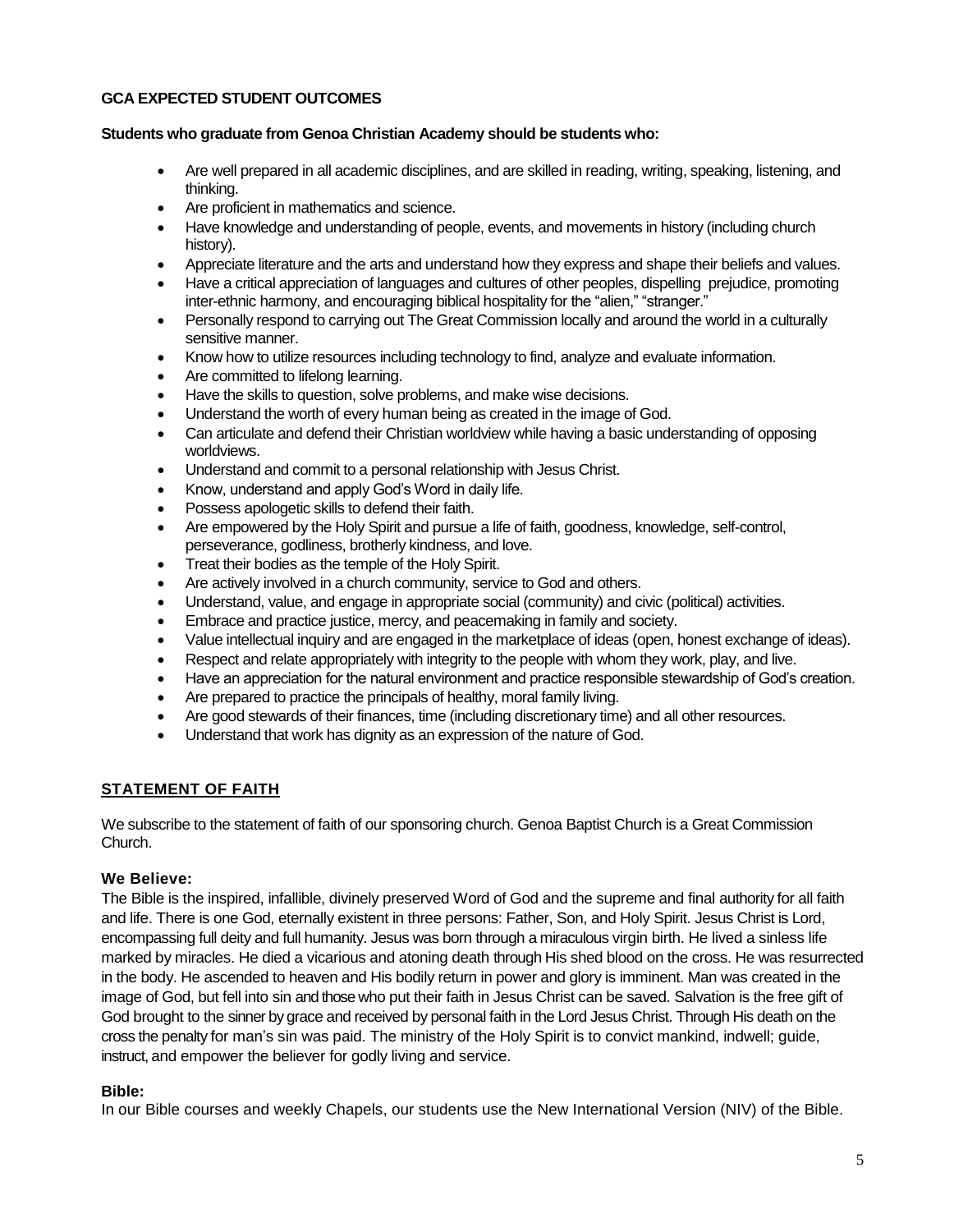# **PERSONNEL**

#### **School Board**

The Genoa Christian Academy School Board is made up of Pastoral Staff of Genoa Church and is herein interchangeably referred to as the GCA Board, the Board, or the School Board and is led by the Senior Pastor of Genoa Church.

Note: The GCA Board reserves the right at any time to change any policy or procedure found within this handbook. In the event of such a change the GCA Board will make every reasonable effort to provide prior notice to constituents.

#### **Faculty and Staff**

The faculty and staff of Genoa Christian Academy possess a love for children and a passion for Jesus Christ. They are committed Christian role models and are professionally qualified. Faculty and staff are assigned responsibilities in accordance with their qualifications.

Teachers participate in in-service training days throughout the school year. Teachers are responsible for maintaining their professional education and licensure

# **ACADEMICS**

## **Parent–Teacher Conferences**

Parent–teacher conferences are scheduled two times a year. At the elementary level it is important that every student's parent(s) come to the first conference. Teachers and parents may find it necessary to schedule conferences at other times during the school year.

#### **Report Cards and Progress Reports**

Report Cards are sent home four times throughout the year. The reports indicate academic progress, strengths, and weaknesses in the areas of attitude and effort. Midterm progress reports are sent home midway through each quarter.

#### **Grading Scale Grades 4–12**

| Numerical grade | Letter grade | <b>GPA</b> |
|-----------------|--------------|------------|
| 98-100          | A+           | 4.0        |
| 92-97           | Α            | 4.0        |
| 90-91           | A-           | 3.7        |
| 88-89           | B+           | 3.3        |
| 82-87           | В            | 3.0        |
| 80-81           | В-           | 2.7        |
| 78-79           | C+           | 2.3        |
| 72-77           | С            | 2.0        |
| 70-71           | $C-$         | 1.7        |
| 68-69           | D+           | 1.3        |
| 62-67           | D            | 1.0        |
| 60-61           | D-           | .7         |
| $0 - 59$        | F            | .0         |

#### **Academic Testing**

Standardized tests and/or diagnostic tests are given each year. A copy of a student's test results will be communicated to parents from the school office. High school students will take the OGT (Ohio Graduation Test) and/or assessments required for high school graduation.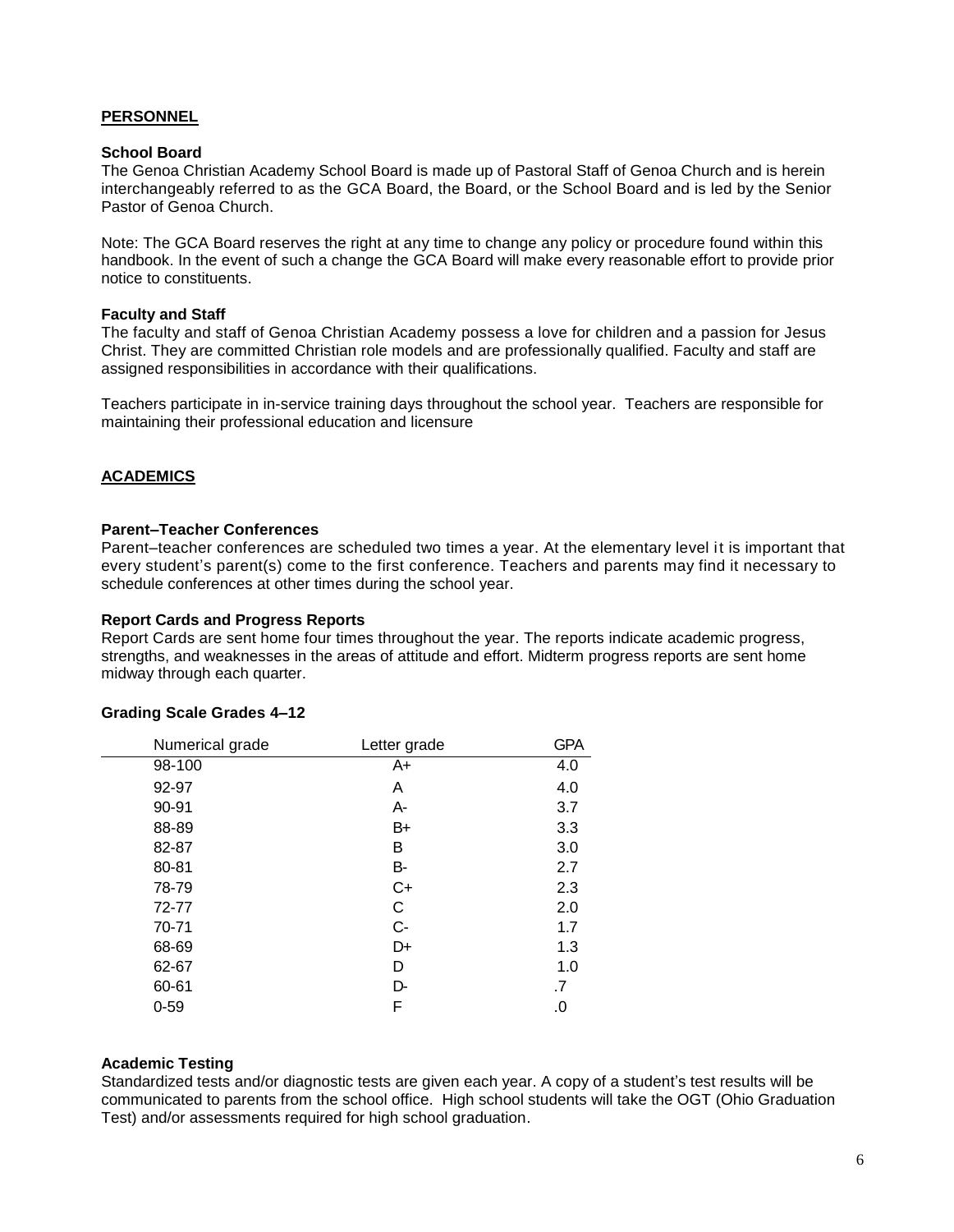#### **Academic Contracts and/or Probation**

The GCA administration in consultation with GCA teachers may place a student on academic probation and/or on academic contract. Excessive tardies and/or absences, failing classes, and/or not turning in homework/projects may result in an academic contract and/or probation. In addition to academic contracts/probation, a student may be ineligible for electives and/or field trips due to poor academic performance.

#### **Homework**

Homework serves as an opportunity to reinforce and master skills taught at school. As students progress, more homework is assigned because of increased academic expectations and preparation for college. Refusing to complete assignments may result in disciplinary action.

#### **Honor Roll and Merit Roll**

The school will quarterly publish an honor roll for  $4<sup>th</sup>-12<sup>th</sup>$  grades. The purpose of having an honor roll is to recognize those students who have excelled academically. The honor roll will include all subjects that are given a letter grade for that grading period. The High Honor Roll is for students earning a **3.8 GPA** or higher. The Honor Roll is for students earning a **3.3 to 3.79 GPA**, with no D's or F's. The Merit Roll is for students earning a **2.7 to 3.29 GPA**, with no D's or F's.

## **Dropping Classes (Middle School/High School)**

Students requesting to change elective classes must fill out a schedule-change request form and have it signed by at least one parent and the guidance counselor. (Forms are available in the office.) Classes must be dropped within the first two weeks. Any related class fees are nonrefundable. The changing of a nonelective class requires a conference with the principal.

#### **Cumulative Records**

Cumulative records shall be maintained on all students pertaining to their course work, grades, medical records, attendance records, standardized testing and other pertinent information. Information contained in these files is confidential and should only be viewed by teachers currently responsible for educating the student and by administration.

#### **Academic Assistance and Services**

Genoa Christian Academy provides special-education services for children with disabilities, to the extent our available staff and facilities permit. Limited tutoring and remedial assistance is available for children who do not qualify for a service plan. More extensive tutoring and remedial assistance may be available at additional cost to the family. The progress of our students who receive academic assistance and services is reviewed on an annual basis with parents and the educational team. In some cases, an extra textbook may be rented by the family to keep at home during the school year for \$25 per year based on the recommendation of Intervention Services and/or the Administration.

#### **Summer School**

Genoa Christian Academy does not offer summer school programs at any grade level.

#### **Athletic Eligibility Requirements**

See Athletic Handbook.

#### **Student Records Policy**

Genoa Christian Academy shall maintain cumulative records on all students pertaining to their courses taken, grades, medical records, standardized testing, and other pertinent information. Parents may have access to their child's records upon request to the principal and under the supervision of designated personnel.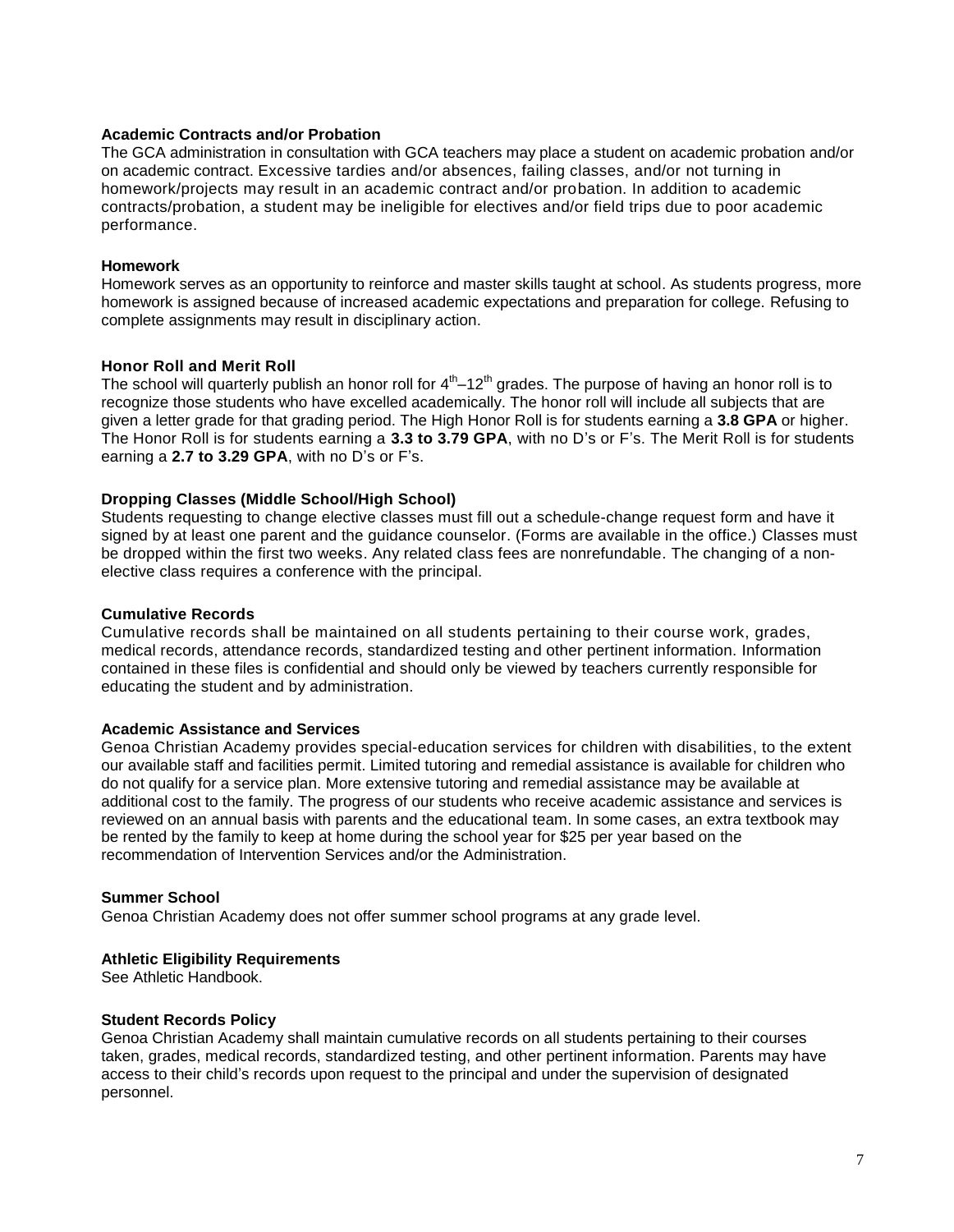# **DISCIPLINE POLICY**

Courtesy is expected from all students at all times. Students will address teachers and staff members as Mr., Mrs., Miss., or Pastor.

#### **Goals of Discipline**

- 1. Ensure safety of staff and students.
- 2. Create an environment conducive to learning.
- 3. Promote character training and self-discipline.
- 4. Redirect disorderly tendencies.
- 5. Encourage students to follow Christ.

#### **Offenses—This list is representative and not limited to:**

- Bullying.
- Causing physical harm to another person.
- Cheating, plagiarizing, or copying.
- Destroying, damaging, defacing or tampering with public or private property.
- Disobedience.
- Disrespect of authority.
- Dress code violation.
- Eating in class without permission.
- Harassment and verbal threats.
- Possession or use of a weapon.
- Possession or use of illegal drugs, tobacco, or alcohol.
- Possession or use of e-cigarettes, Hookah pens or vapor devices.
- Public displays of affection.
- Stealing.
- Unexcused tardies, unexcused class tardies.
- Unapproved personal electronic devices during school hours.
- Unwillingness to complete assignments.
- Using profanity or obscenities verbally or with gestures.
- Writing on self or others.

#### **Discipline Procedures**

We believe students need an environment of stability and consistency and that a working partnership with the parents is important in helping students develop Christ-like character. When a student exhibits the attitudes or behaviors listed above, one or more of the following approaches may be utilized as the situation warrants. As discipline decisions are made, the staff will communicate with the student's parents.

- Verbal warning
- Lunch Detention
- **•** After-school Detention
- Parent Notification
- Removal of privileges
- Written assignment
- Parent/teacher/principal conference
- In-school suspension
- Saturday detention
- Academic or behavioral contract
- Out-of-school suspension
- Contact proper authorities
- Counseling
- Probation
- **•** Expulsion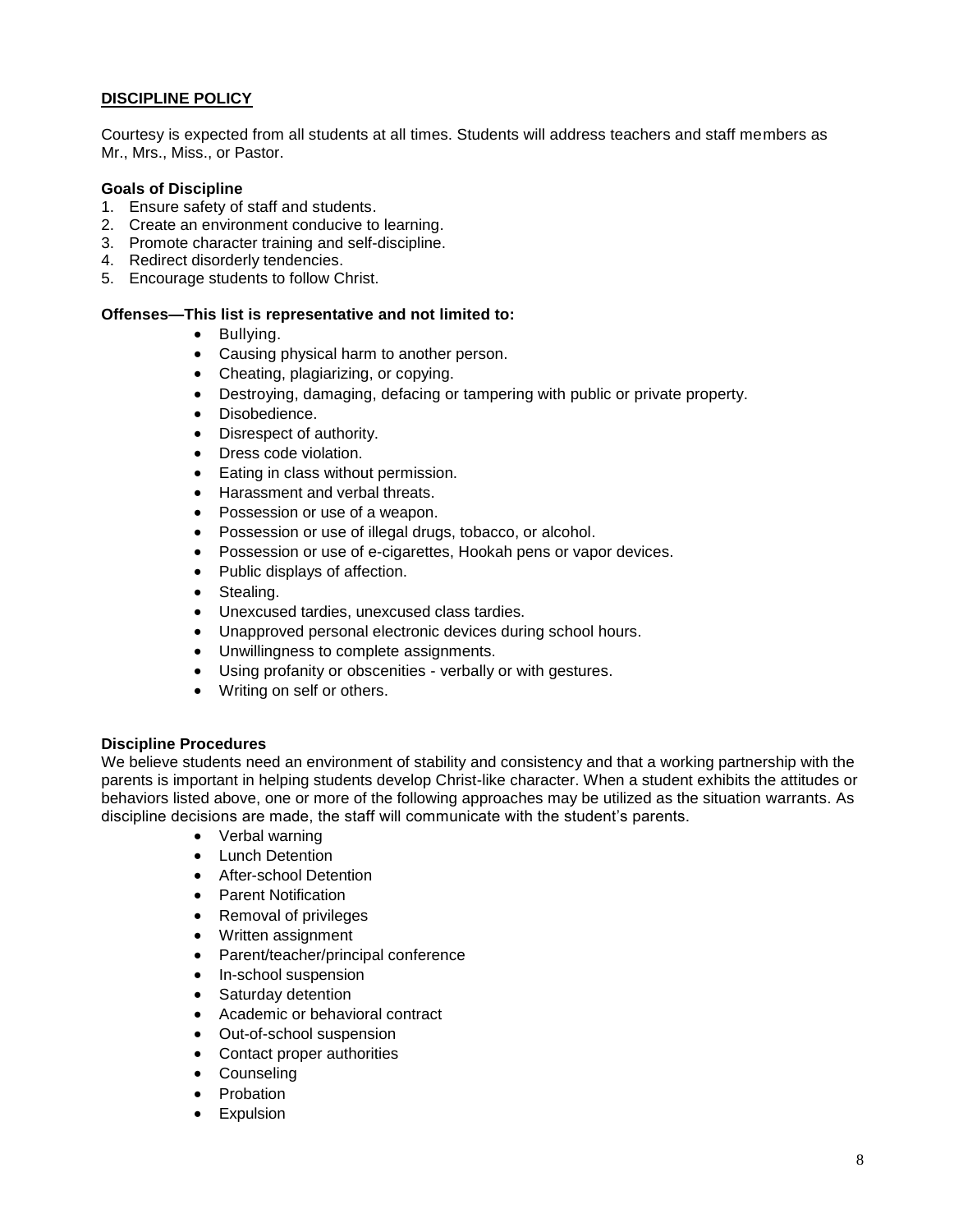# **Detention (Grades 4–12)**

- 1. Students must serve their detention during the next scheduled detention time (to be determined by the principal or dean of students). Failure to do so will result in another detention being given. If a student is unable to serve the detention at the assigned time, a parent note or phone call to the principal or dean of students is required.
- 2. Four detentions within a nine-week grading period may result in a suspension and/or other disciplinary measures.

#### **In-School Suspension Policy**

- 1. Parents will be notified when a student's behavior merits an in-school suspension.
- 2. The student will complete all work assigned by their teachers.
- 3. The student will have no contact with their classmates during the day.
- 4. The student will not participate in any extracurricular activities on the day(s) of their suspension.

## **Out-of-School Suspension**

- 1. When a student's behavior merits an out-of-school suspension, the principal or dean of students will notify the student and parents.
- 2. The student will complete all work assigned by their teachers.
- 3. The student will not participate in any extracurricular activities on the day(s) of their suspension.
- 4. A conference with the student, parent(s) and principal or dean of students must take place before the student returns.

#### **Disciplinary Probation**

Students may be placed on probation for attitude or behavior. Reasons for probation may include but are not limited to a rebellious spirit, continued negative attitude and/or bad influence upon other students, continued deliberate disobedience, or committing a serious offense. In addition to probation, a student may be ineligible for electives and/or field trips due to poor attitude or behavior.

# **DRESS CODE OVERVIEW**

While understanding that compliance with the dress code cannot be used to measure a student's spirituality, his/her attitude toward the rules and willingness to comply indicates a positive Christ-like attitude. The school dress code is intended to minimize confusion and simplify purchasing clothing and to discourage extreme fads and styles. See Dress Code Policy near the back of this handbook for details. Students in 6<sup>th</sup>-12<sup>th</sup> grade violating the dress code will receive a dress code violation. Four (4) dress code violations in one quarter will result in a detention. Each additional infraction after their fourth  $(4<sup>th</sup>)$  dress code violation will result in a detention.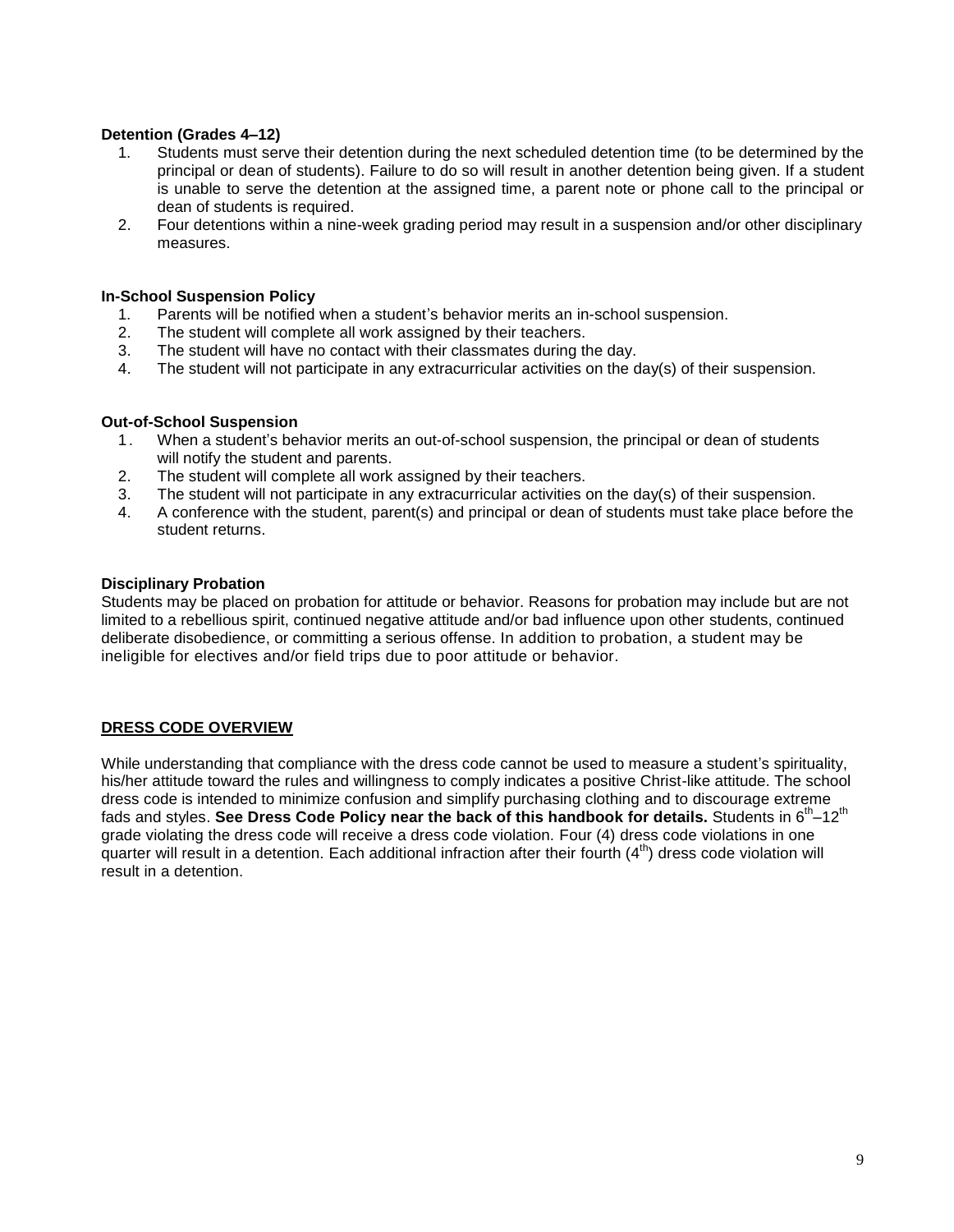# **ATTENDANCE**

While we encourage students to stay home when they are ill, regular attendance in class is essential to student learning. Although provisions may be made for missed class time, classroom instruction cannot be completely replicated through make-up assignments. Our attendance policy is designed to encourage students to be in class, as well as to provide guidance for those who might experience a prolonged illness. Excessive absences may result in dismissal from Genoa Christian Academy.

# **Absences**

All absences, excused or unexcused, are counted as an absence and will be recorded in the student's attendance record. For student safety and record keeping, **the parent/guardian must call the school office (by 8:30 a.m. for MS/HS and 8:45 a.m. for Elementary) for each day the student is absent.**

| Elementary and Middle School Absences: |                                                                                                  |  |
|----------------------------------------|--------------------------------------------------------------------------------------------------|--|
| Half-day absence:                      | Student who arrives more than 90 minutes late.<br>Student who leaves more than 90 minutes early. |  |
|                                        | Student who is at a doctor's appointment for more than 90 minutes.                               |  |
| <b>Full-day absence:</b>               | Student who arrives after 11:30 a.m.<br>Student who leaves before 12:00 p.m.                     |  |

## High School Absences:

Because credit for high school classes is based on instructional hours, attendance is recorded for each class period. Excessive absences in a course may result in loss of credit for that course.

# **Excused Absences**

- Student illness. The parent/guardian is responsible to call the school office each day by the designated time. Additional written documentation from a physician is required for a prolonged medical absence of more than four days.
- Death of a relative.
- Mandated court appearance with written notification from the court.
- Personal emergency.

# **Absences Arranged in Advance**

Parents are required to notify the school in writing at least two weeks prior to any planned absence. The parent will not need to call the school office daily if the absence is pre-arranged. College visits are included in this category with proper documentation from the college providing the date of the visit.

# **Tardiness**

All students arriving to school or homeroom after the starting time (8:15 a.m. MS/HS or 8:30 a.m. Elementary) will be considered tardy. Any student who is tardy must report to the office for an entry slip into their class. A parent/guardian must sign in the student at the office. The tardy will be recorded as **unexcused** if the student is not signed in**.** For a middle or high school student, four (4) unexcused tardies (school tardies or class tardies) in one nine-week grading period may result in a detention. Each additional infraction after the fourth  $(4<sup>th</sup>)$  violation will result in a detention. Excessive tardiness in a high school class may also jeopardize receiving credit for the course.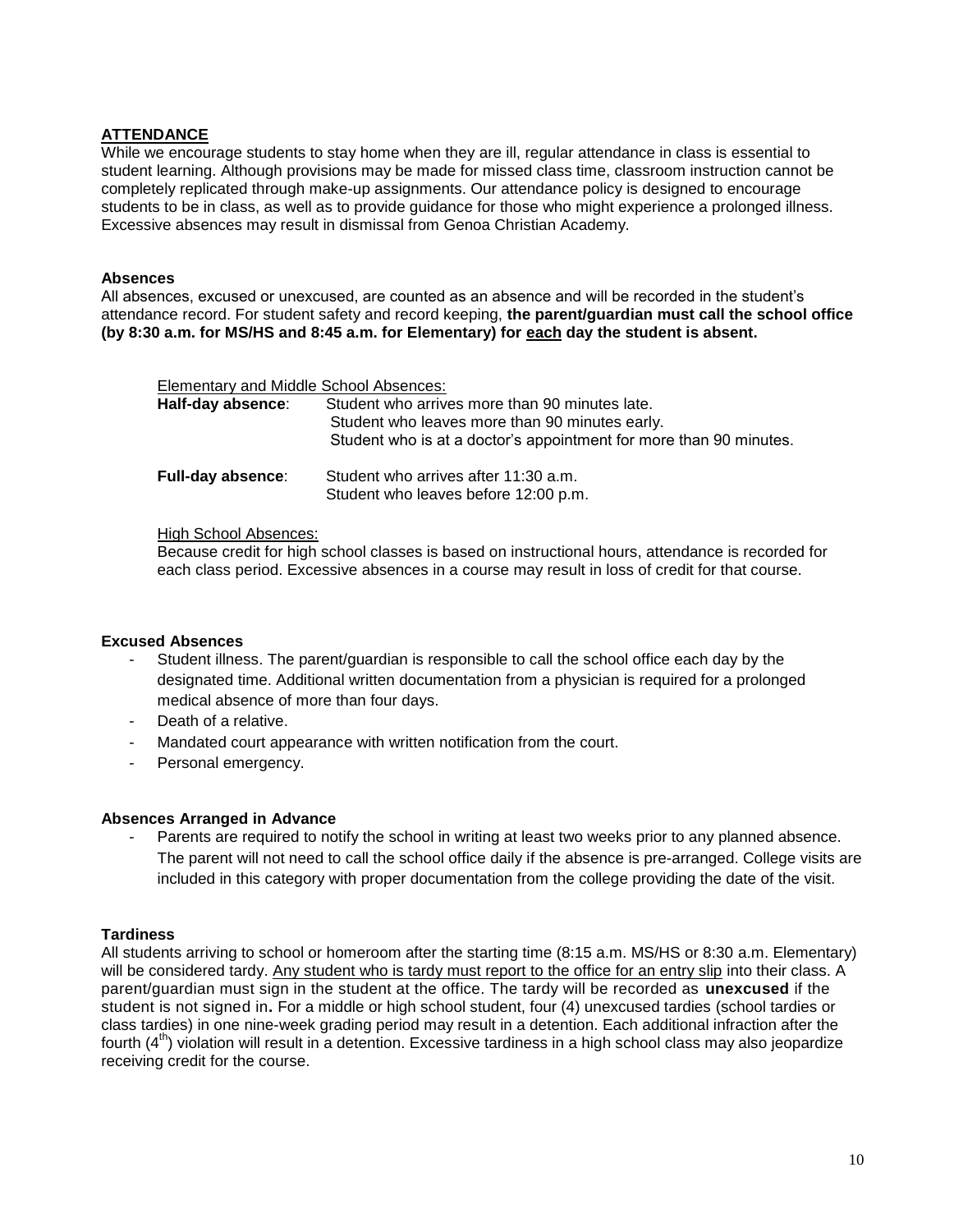# **Extended and/or Frequent Medical Absences**

After 10 absences in a semester, a member of the administration shall contact the parent/guardian and the student to discuss the absences (i.e., extended student illness). If feasible, a plan may be developed with administration to allow the student to continue his or her class work. If such a plan is developed, student and parent will be responsible to follow the plan as outlined or the student may be subject to dismissal from GCA. Students absent for more than ten (10) consecutive days must have a re-entry conference with a member of administration prior to returning to school.

After 14 student absences in a semester, administration shall contact the parent/guardian and the student to inform them that the student's credit for the class(es) is in jeopardy. Any student absent from class for any reason for more than 14 days in a semester may not earn credit for that class.

## **Missed School Work – Middle and High School**

All missed work, quizzes and tests are the student's responsibility. The student will need to contact their teachers and check RenWeb about missing work. The window during which work may be made up for any given assignment is equal to the number of days missed during the absence, with the exception of long-term projects that were assigned prior to the absence.

# **ADMISSION POLICY**

The Genoa Christian Academy recruits and admits students of any ethnicity, national origin, religion, gender, disability, age and ancestry in the administration of its educational programs and athletics/extracurricular activities. Furthermore, the school is not intended to be an alternative to court or administrative agency ordered, or public school district initiated desegregation. The Genoa Christian Academy will not discriminate on the basis of race, ethnicity, national origin, gender disability, age and ancestry in the hiring of its certified and non-certified personnel.

#### **NOTE: All newly admitted GCA students are accepted on a 30-day provisional basis.**

# **Admission Procedure**

- 1. Each new applicant shall fill out an online application for admission and submit required paperwork to the school office. An Application fee is required online. An official transcript must be submitted for high school applicants.
- 2. Each new student will be tested to determine academic readiness. (Registration/Assessment fee and vaccination records are collected at this time.)
- 3. Kindergarten students must be judged mature enough to do the work required and must meet the age requirement of 5 years old by August 31 of the current school year.
- 4. Enrollment shall be limited to students from homes where at least one parent/guardian is in basic agreement with the Christian philosophy of education, doctrinal beliefs, and policies of the school. Parent/guardian shall sign a statement on the registration form evidencing agreement with these factors.
- 5. The re-enrollment of current students will begin in February.
- 6. Enrollment for new students will open immediately after the announced period of re-enrollment of currently enrolled students.
- 7. The acceptance, rejection, or waiting-list status of new applicants will be given to the parents either by letter, in person or by telephone as soon as the application and assessment has been reviewed by the administration.
- 8. Any student's enrollment remains under the discretion of the school administration. Any student denied enrollment on any basis other than lack of open positions may appeal such a denial to the GCA Board. The GCA Board will issue a written decision within five (5) working days.
- 9. All new students will be in a probationary period for nine (9) weeks during which grade placement and enrollment status may be reviewed.
- 10. Any student may be put on probationary status of enrollment at the discretion of the school administration.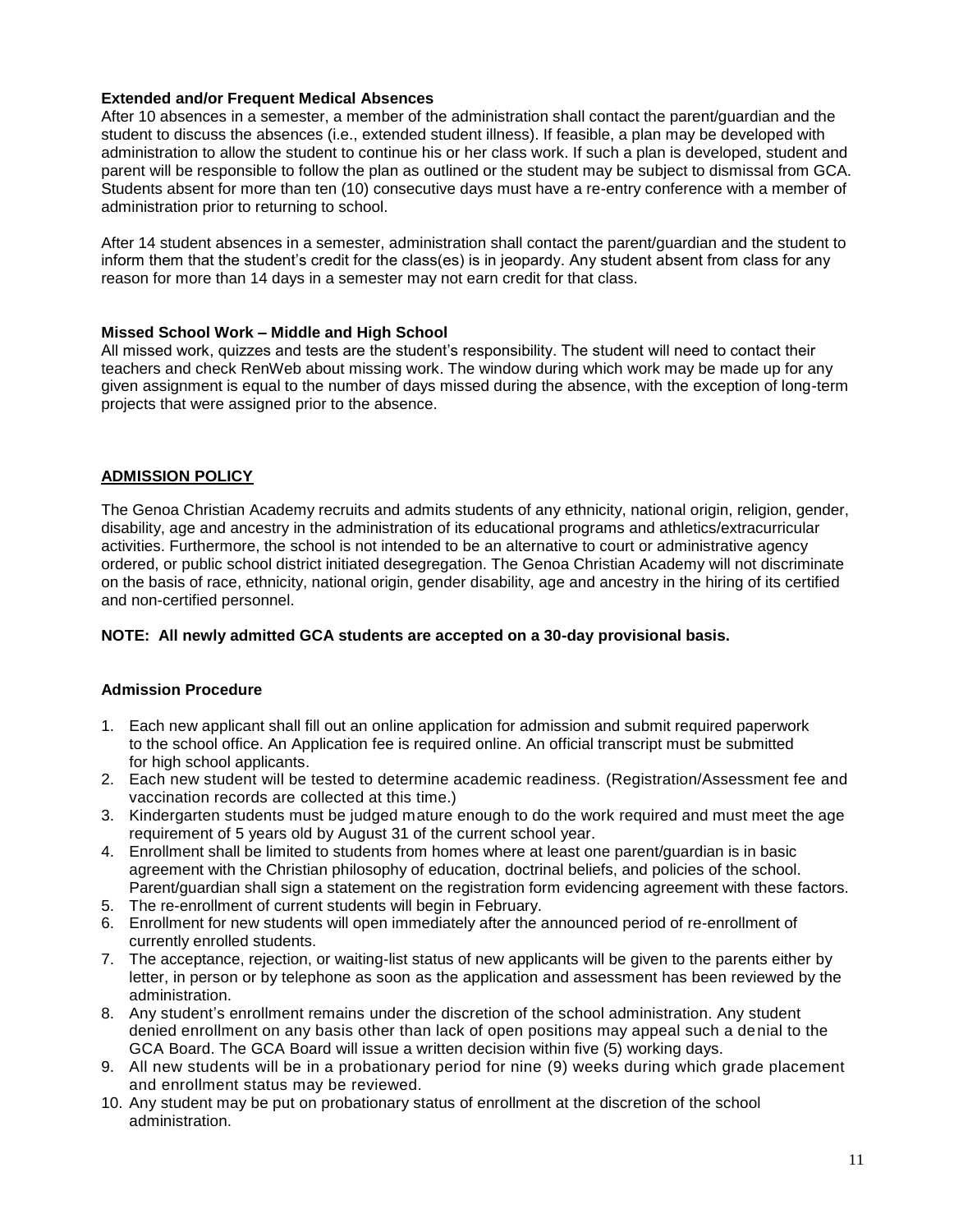#### **Homeschooled Students**

Homeschooled students in high school only may apply for enrollment in one or more classes pending administration approval and available space. (Please contact registrar for details.) Homeschooled high school students enrolled in one or more classes at GCA may only attend a field trip or class trip if they are enrolled in the class/classes that pertain to that field trip and only with permission from the administration. Eligibility for principal roles in drama/theatre arts/band/choir will include additional consideration for full-time students during tryouts. Please see the Athletic Handbook for details on eligibility and team tryouts.

# **FINANCES**

# **Tuition Payments**

Tuition, supply fees, registration fees and facility fees are set by the school board. Monthly tuition payments are paid through FACTS Tuition Management Company on a 10- or 12-month payment contract. There is a discount on tuition given to all families who pay the tuition and fees in full by the specified date. A Financial Aid form is available in the office for families who wish to apply. Final grade cards and standardized testing results will be held until accounts are current and all other fees/balances are paid. **After the first day of school, any student withdrawing prior to the end of the school year will owe the equivalent of 1/6 of the total tuition, in addition to tuition owed for the time the student attended school.**

## **Fundraising Policy**

Any fundraiser must be approved annually by the administration. All funds raised must be processed and accounted for through the registrar's office.

#### **Returned Checks**

A returned check penalty fee of \$15 will be charged for any check returned by the bank as unpaid. Upon receipt of the returned check, the issuer will be notified and informed they have ten (10) days to make payment, including any related fees.

# **HEALTH AND SAFETY**

#### **Fevers, Diarrhea and Vomiting**

The Ohio Health Department **requires** a period of 24 hours free of fever/diarrhea before a student can return to the classroom. Genoa Christian Academy requires a period of 24 hours free of vomiting before a student can return to the classroom.

#### **Medication**

Ohio Revised Code requires that all medications (including pain relievers and cold medicines) be delivered to the office in their original labeled containers. If the medication is a prescription, it must be in a pharmacy container labeled with the student's name, prescribing doctor's name, and the dosage. The Medication Authorization Form must accompany the medication stating dose, schedule, number of days, child's name and parent signature. Forms are available in the school office. Over-the-counter medications will be given to students with parental permission as stated on the Emergency Medical Authorization card.

**NOTE:** Students with prescribed asthma inhalers may keep them on their person or nearby their person.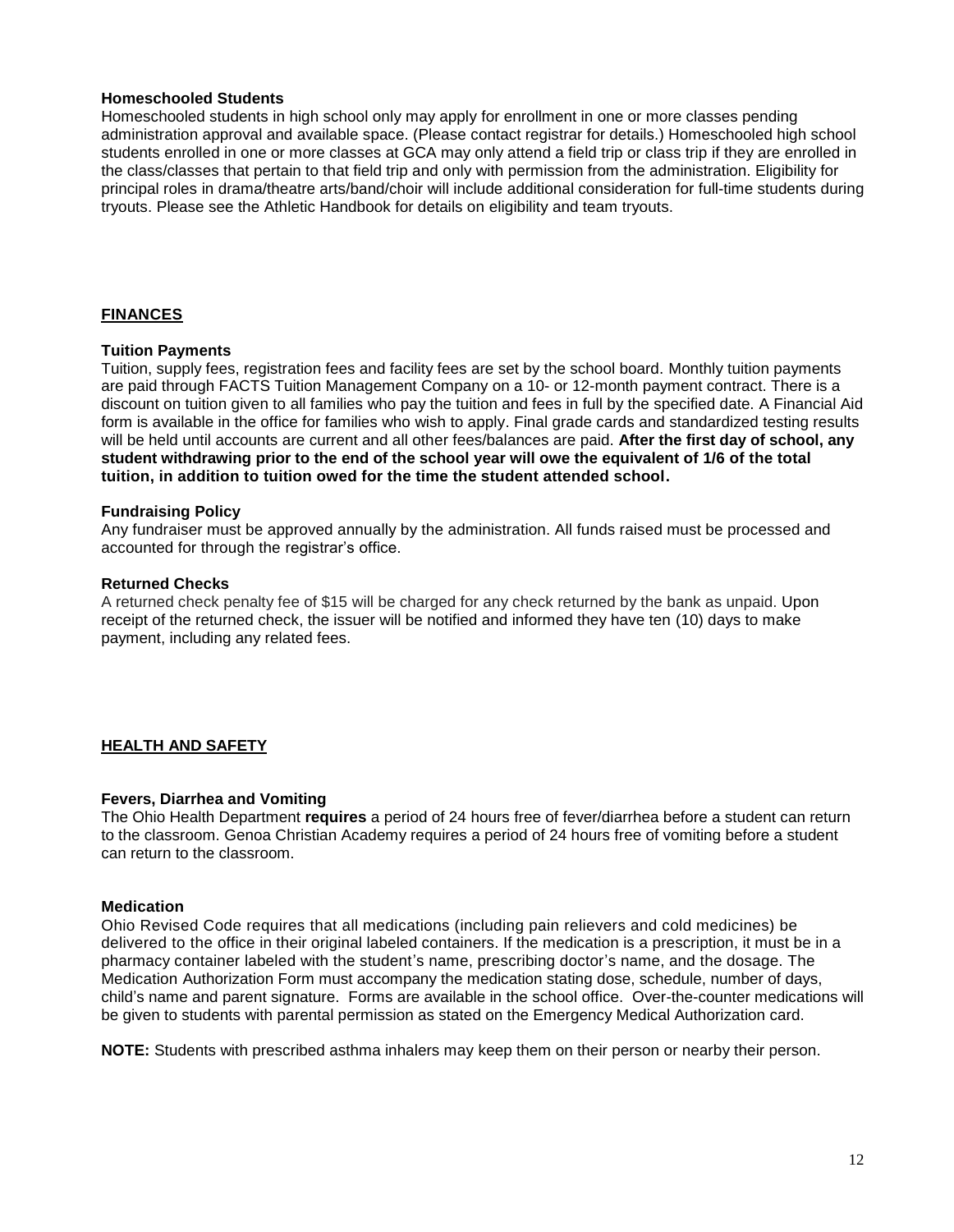## **Emergencies and Accidental Injuries**

In order to deal with emergencies and accidental injuries, at least one of the school staff shall be trained in first-aid. The school staff office shall keep on file an emergency card for each student. The card shall list the family doctor and hospital, in the event we must transfer the student to a hospital, and the parent's permission to administer medical attention to the student. Every effort will be made, however, to contact the parents, either at home or at their work, to inform them of the emergency.

Students are not permitted to engage in unsanctioned activities on school/church grounds during or outside of school hours, such as bicycling, skateboarding, etc., or other unsupervised activities.

#### **AIDS Policy**

The Genoa Christian Academy has adopted a policy on AIDS based largely on the guidelines and recommendations of the Association of Christian Schools International. A copy of this policy may be obtained in the school office.

#### **Communicable Diseases**

State Health Department policy is followed in all cases at Genoa Christian Academy.

- **A.** A child will be excluded from school if the superintendent suspects the child has a communicable or nuisance disease. The superintendent will immediately report the reason for exclusion to the parents. If a child has a communicable disease, further action, including the child's return to school, will be in accordance with Board of Health regulations.
- **B.** A student may be exempted from immunization upon the presentation of the written objection of his/her parent or guardian, or the written certification of a physician that such immunization is medically contraindicated.

#### **Health Program**

Genoa Christian Academy health policies and procedures shall be conducted in cooperation with the Delaware County Health Department.

#### **Fire and Tornado Drills**

Fire drills, tornado drills and lockdown drills are practiced throughout the school year. The specific procedures for fire, tornado, and lockdown drills are in the emergency procedures handbook.

It is essential that students know the prescribed safety route or procedure for each room they are in throughout the day. These instructions are posted in each room by the doorway. When a student hears the fire bell or the tornado siren, they are to promptly follow their teacher's directions. Students need to be aware that any alarm is a warning of a genuine threat to their life or the life of a fellow student. Students must exit from the building in a silent and orderly manner.

#### **MISCELLANEOUS**

#### **Chapel**

Chapel is a vital part of the student's life at Genoa Christian Academy. Chapel consists of one service each week where teachers, students, and occasionally, outside speakers participate. Separate chapel services are held for grades K–5 and grades 6–12.

# **School Day**

| Grade    | <b>Early Arrival</b>  | Arrival               | <b>Start Time</b> | <b>Dismissal Time</b> |
|----------|-----------------------|-----------------------|-------------------|-----------------------|
| K–5      | 8:00 a.m. (cafeteria) | 8:15 a.m. (classroom) | .8:30 a.m.        | 3:00 p.m.             |
| $6 - 12$ | 7:45 a.m. (Room 111)  | 8:00 a.m. (classroom) | 8:15 a.m.         | 3:15 p.m.             |

Middle and High School bus riders will be dismissed at 3:12 p.m. in order to enter the busses on time.

**NOTE:** Parents dropping off their students at the beginning of the school day must promptly exit the school building at the morning bell (8:30 a.m. for elementary; 8:15 a.m. for middle school and high school).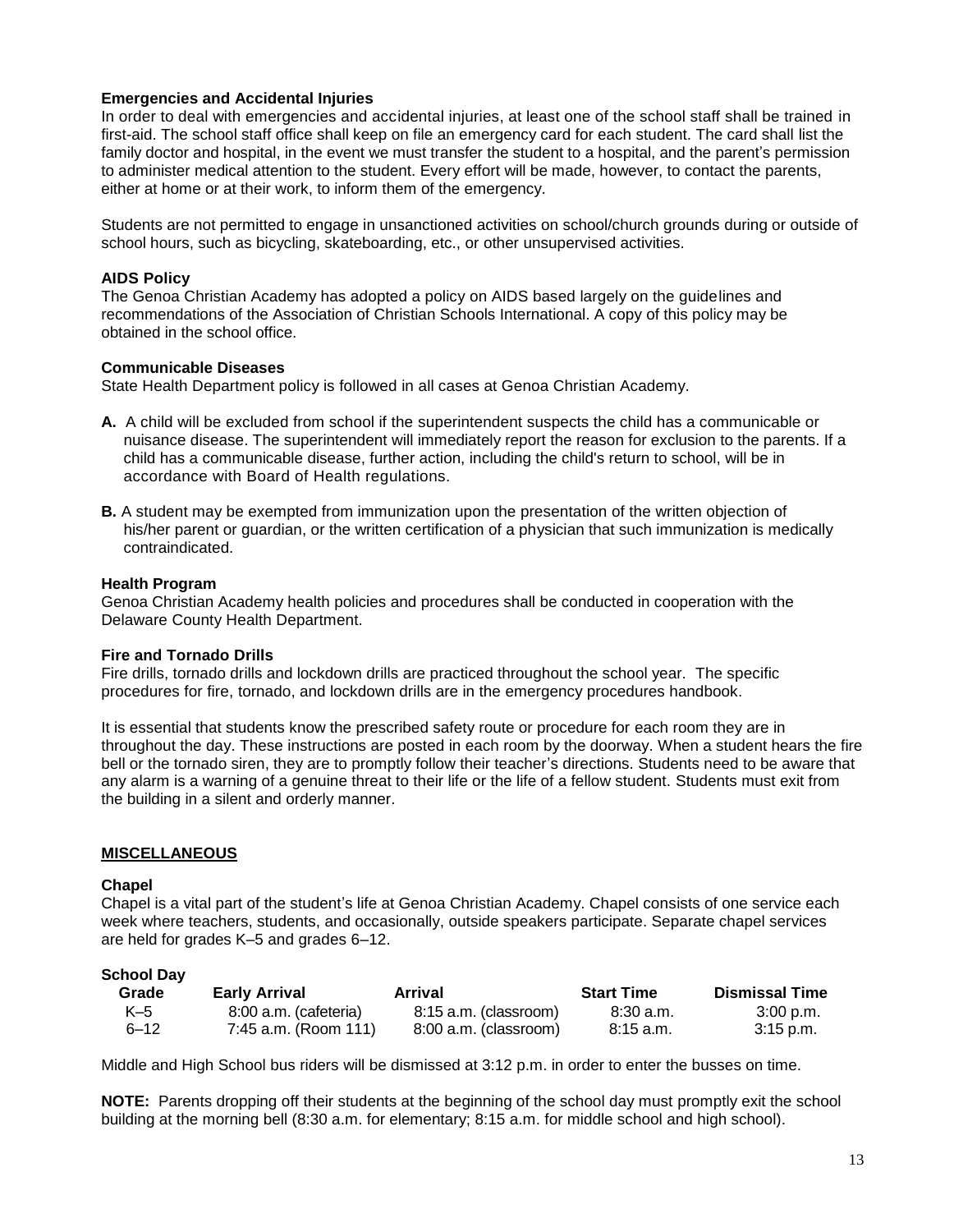## **Late Arrivals**

Students arriving late (after 8:30 a.m. for elementary and after 8:15 a.m. for middle/high school) will be considered tardy. Students who arrive late must be signed in by the parent. The tardy will be recorded as **unexcused** if the student is not signed in by the parent/guardian in the main office**.** Parents/Guardians are expected to exit the building promptly at the start of the school day.

## **Early Pickup**

Students leaving before the end of the school day must be signed out by a parent/guardian in the main office.

#### **Elementary School Dismissal**

When school is dismissed, the students are to ride home with parents, on a bus, or in an approved carpool. In order to make load-out more efficient, please have your name card visible in your vehicle or in hand at the time of pickup. No student will be permitted to ride home with someone unknown to school personnel unless written permission, from the parent, has been received by the office. Parents who wish to pick up a student who normally rides a bus must notify the school office in writing at the beginning of the school day. This is for the safety of the student. After 3:20 p.m., students who remain in the building and are not in a supervised activity **must** report to the after-school care program. Parents will be billed for the time spent in the after-school care program.

## **Middle and High School Dismissal**

Middle and High School students will be dismissed to go their cars and busses unassisted. Any Middle School or High School student waiting for transportation after 3:15 p.m., must remain in the school office, unless supervised by a teacher or other adult. After 3:30 p.m., any student who remains in the building and is not in a supervised activity **must** report to the after-school care program. Parents will be billed for the time spent in the after-school care program.

## **Gum Chewing**

Students are not allowed to chew gum during school hours.

#### **Length of School Year**

The school year is planned to comport with the Ohio Department of Education required instructional and teacher in-service days.

#### **Locker Use**

Students should keep their combination to themselves. The interior and exterior of the locker must be kept clean. Appropriate pictures and other locker decor are acceptable inside the locker provided they do not deface the locker. The lockers and locks are the property of GCA and should be kept in like-new condition. (Students will be charged \$5 for a replacement lock if their lock is lost or damaged.) Food, waste paper and other debris should be cleaned from lockers daily. Entry and use of a locker is permitted before school, at designated class breaks, at lunch, and after school. Since textbooks and lockers are owned by GCA, the school reserves the right to inspect lockers at regular intervals if necessary.

# **Hall Passes (Middle School and High School)**

Any time a student is in the hall during a class period, he/she should have a hall pass from the teacher responsible. Students are not permitted to return to lockers during class periods without teacher permission.

#### **Emergency Closing**

The administration is responsible for making the decision to close school or delay the opening of school because of severe or dangerous weather conditions or for unforeseen circumstances. Parents will also receive a phone call and/or text (based on preference) with information pertaining to a closing. Parents are responsible for keeping their contact information current. Closing of school will also be announced on the following TV stations: WSYX (TV 6), WCMH (TV 4) and WBNS (TV 10). (GCA will ALWAYS be listed independently on school-closing announcements.)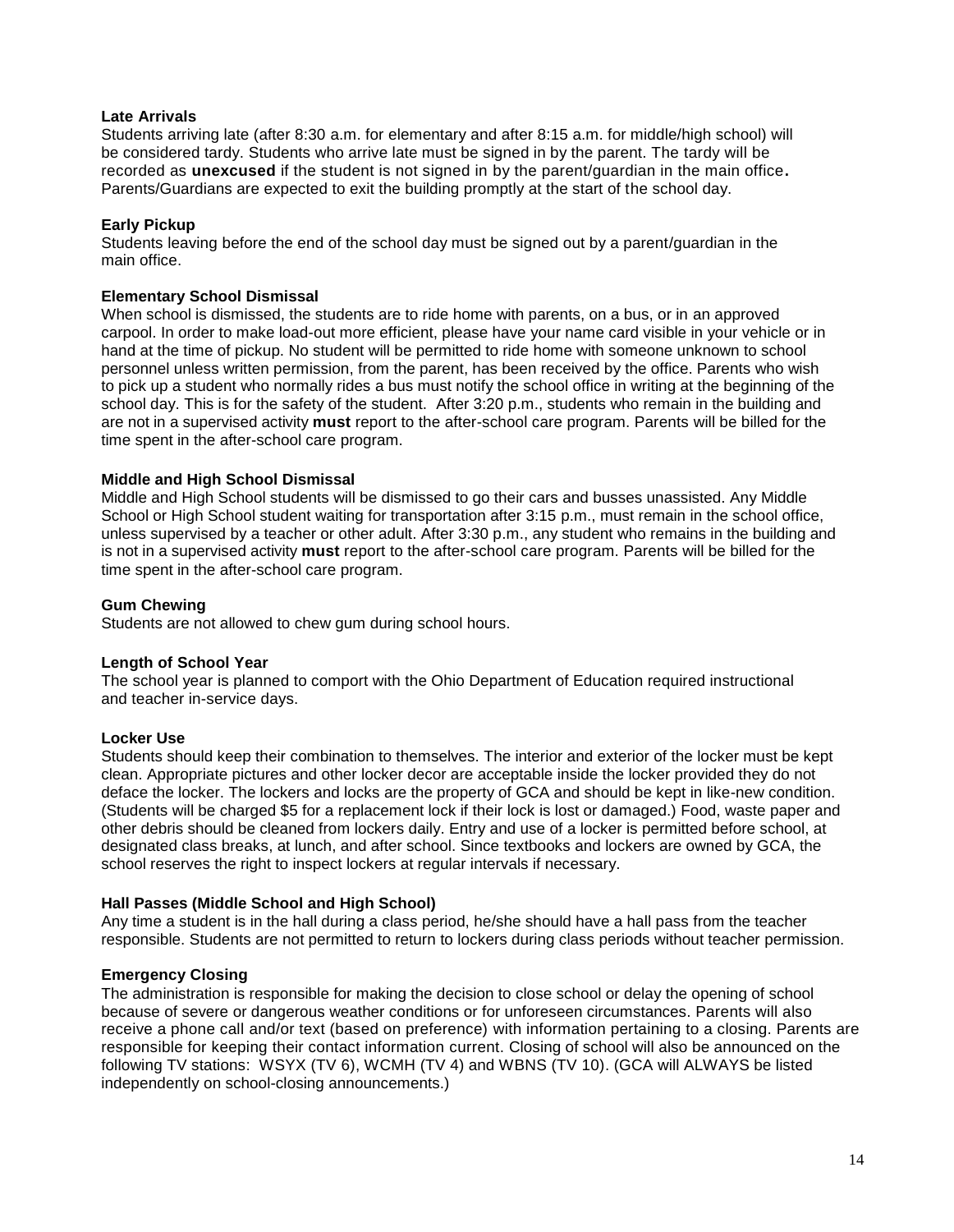# **Lunches**

Students may not go off our grounds for lunch unless accompanied by a parent or have permission from a parent to go with another parent, pastor, etc. Students may pack their lunch or buy hot lunch from the school when available. Health regulations prohibit student use of microwaves and the purchase or consumption of beverages from the vending machines before or during the school day.

#### **Transportation**

The school does not provide transportation. Bussing is provided by some school districts. Students must be authorized by the district prior to riding the bus. Please contact your district for bussing information. Carpools may be arranged using the student directory to locate other families who live nearby.

#### **Parent Visitation**

Parents are welcome to observe classes. Visitation must be arranged through the principal. Visitors must sign in at the office and receive a visitor's badge **before** going to the classroom.

## **Lost or Damaged Books**

Most books are purchased by the school and are paid for by the book fee. Students will be required to pay for any damaged or lost books assigned to them. Damaged books require an additional \$20 fee. Ruined or lost books require a \$100 fee. All hard-covered textbooks for 6<sup>th</sup> –12<sup>th</sup> grades must be covered. Elementary students will cover their books as their teachers require.

# **Parent–Teacher Fellowship**

All parents are encouraged to participate in PTF events. The purpose of the Parent–Teacher Fellowship is to foster fellowship between parents and teachers, as well as other parents, encourage parents to train their children in a Christian way of life, and raise funds for various special projects for the school.

## **Personal Electronic Devices**

Electronic devices including but not limited to cell phones, iPods, radios, recorders, gaming devices, and CD players are **not to be used during regular school hours from 8:15 a.m. to 3:15 p.m.** A detention will be issued if the device is used in class. GCA assumes no liability for stolen or lost electronics. Student cell phones must be turned off during school hours. Unapproved use of electronic devices during assessments is strictly prohibited. Violation will result in academic and disciplinary action.

#### **Sexting**

In keeping with the school's responsibility to provide a safe learning environment for all students, the board has established the following policy regarding the issue of "sexting." **Sexting—the act of sending, receiving, or forwarding sexually explicit or suggestive message, photos, or images via cell phone, computer, or other digital device—is prohibited.** Students engaged in such activities are subject to state laws and school discipline. Sending, sharing, possessing, or viewing pictures, text messages, or e-mails that contain sexual messages or images is a violation of this policy. Any such violation will result in school discipline up to and including expulsion and the notification of local law enforcement. Students are required to immediately report any such activities to a teacher or school administrator.

# **Withdrawals**

Parents are to contact Administration to withdraw a student from the school. If a student withdraws from school, a transcript of grades will be forwarded (upon request from the new school) as soon as all accounts are settled. **(Please note that 1/6 of the total tuition is retained upon withdrawal***,* **in addition to tuition owed for the time the student attended school.) Records will be retained if the account is delinquent.** A withdrawal form must be completed and given to the office before the release of student records. FACTS payments will also continue until the withdrawal form is completed and the accounts are settled.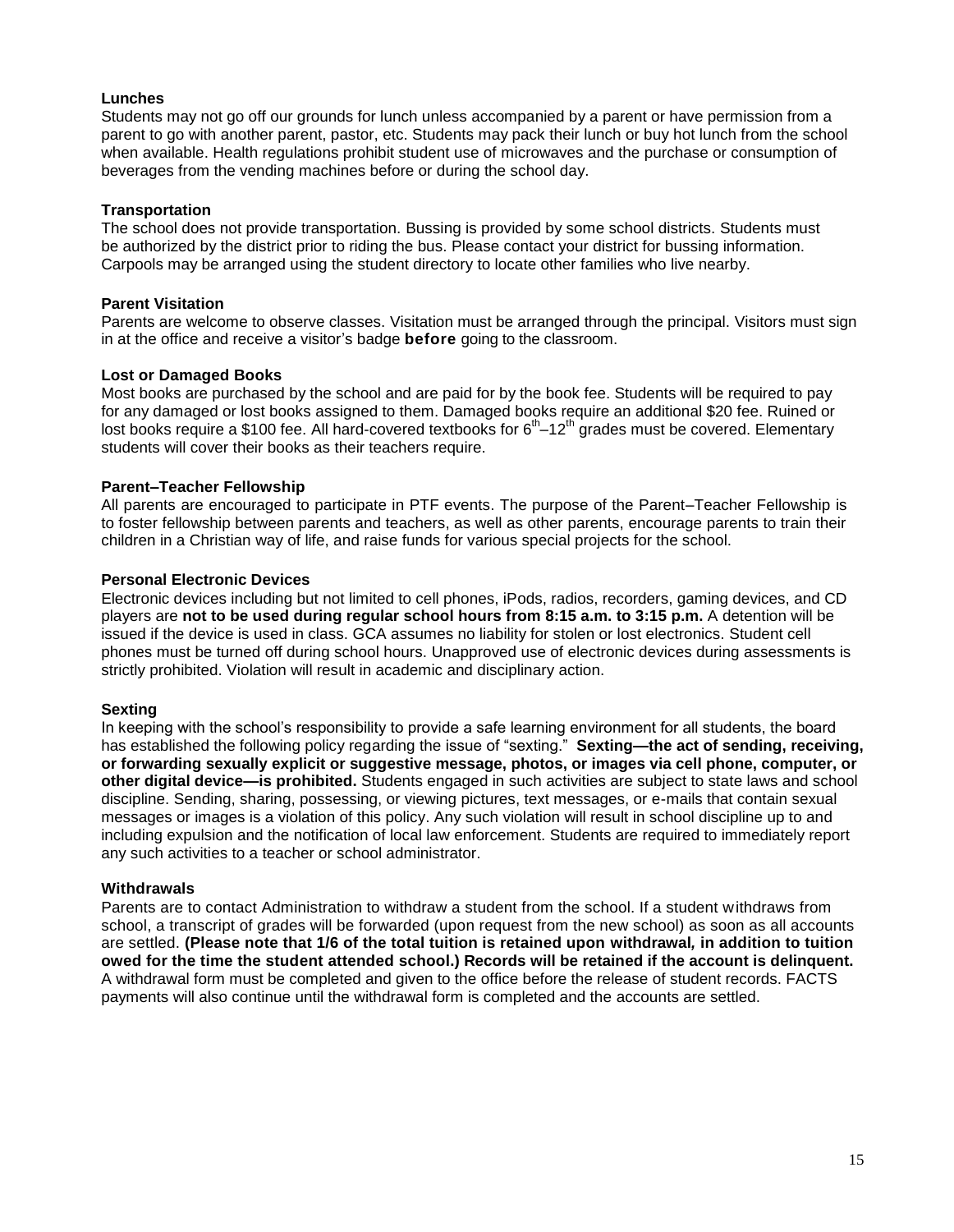# **MS/HS Bell Schedule** (MS/HS Lunch: 12:29-12:51 p.m.)

| Home Room       | $8:15 - 8:25$  |
|-----------------|----------------|
| 1 <sup>st</sup> | $8:29 - 9:13$  |
| 2 <sup>nd</sup> | $9:17 - 10:01$ |
| 3 <sup>rd</sup> | 10:05-10:49    |
| 4 <sup>th</sup> | 10:53-11:37    |
| $5^{\text{th}}$ | 11:41-12:25    |
| $6^{\text{th}}$ | 12:55-1:39     |
| 7 <sup>th</sup> | $1:43 - 2:27$  |
| 8 <sup>th</sup> | $2:31 - 3:15$  |

# **MS/HS Early-Release Schedule** (MS/HS Lunch: 12:29-1 p.m.)

| Home<br>Room    | $8:15 - 8:26$ |
|-----------------|---------------|
| 1 <sup>st</sup> | $8:30 - 8:56$ |
| $2^{nd}$        | $9:00 - 9:26$ |
| 3 <sup>rd</sup> | $9:30 - 9:56$ |
| 4 <sup>th</sup> | 10:00-10:26   |
| 5 <sup>th</sup> | 10:30-10:56   |
| 6 <sup>th</sup> | 11:00-11:26   |
| 7 <sup>th</sup> | 11:30-11:56   |
| $8^{\sf th}$    | 12:00-12:26   |

MS/HS Lunch 12:29-1 p.m.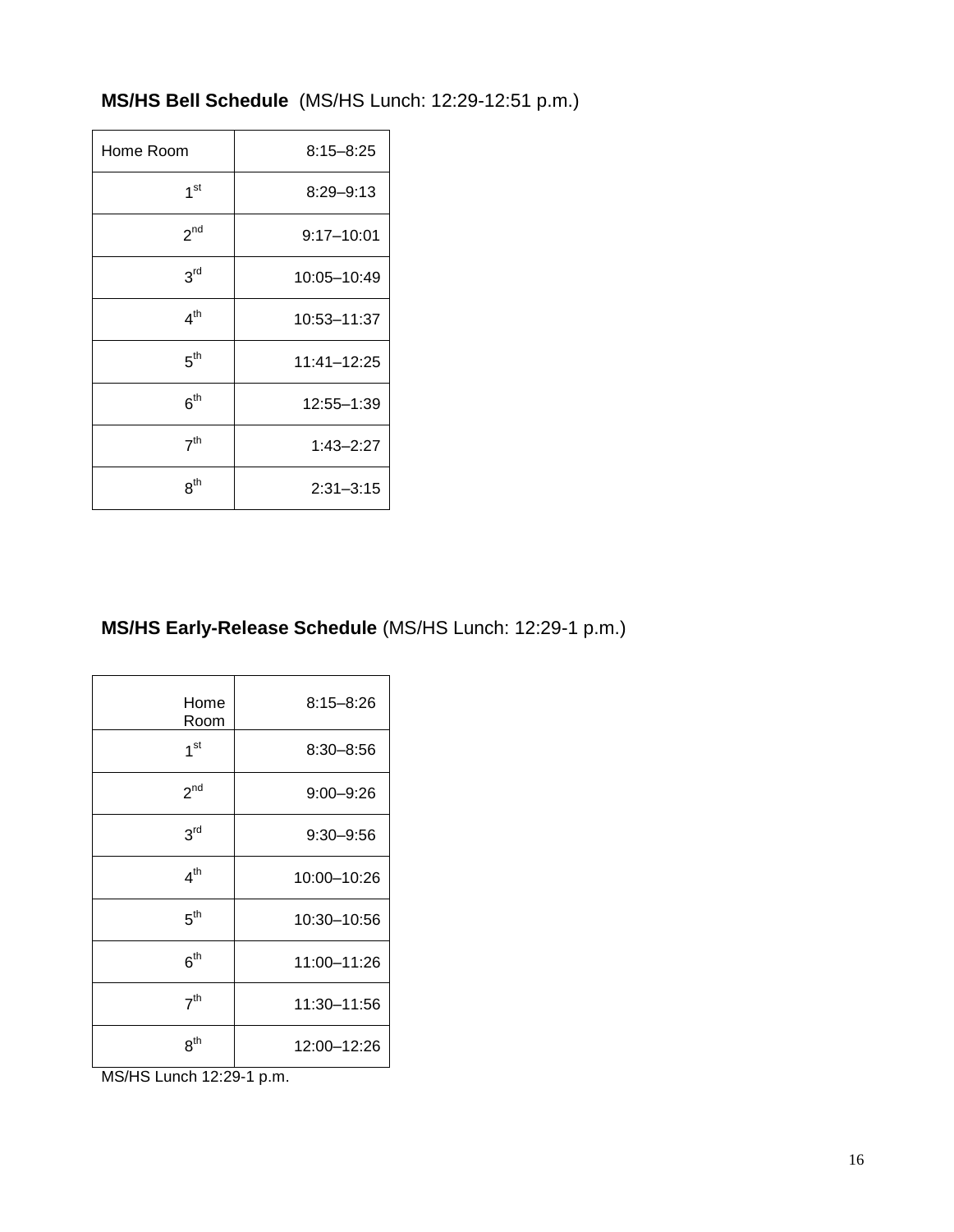# **MS/HS Two-Hour Delay Schedule**

| 1 <sup>st</sup> | 10:15-10:45   |
|-----------------|---------------|
| 2 <sup>nd</sup> | 10:49-11:19   |
| 3 <sup>rd</sup> | 11:23-11:53   |
| $4^{\text{th}}$ | 11:57-12:27   |
| MS/HS Lunch     | 12:31-1:01    |
| 5 <sup>th</sup> | $1:04 - 1:34$ |
| 6 <sup>th</sup> | $1:38 - 2:08$ |
| 7 <sup>th</sup> | $2:12 - 2:42$ |
| 8 <sup>th</sup> | $2:42 - 3:15$ |

| Wed.            | <b>MS/HS Chapel Schedule</b> |
|-----------------|------------------------------|
| <b>HR</b>       | 8:15 - 8:25 a.m.             |
|                 | <b>CHAPEL 8:29-9:13</b>      |
| 1 <sup>st</sup> | $9:17 - 9:52$                |
| 2 <sup>nd</sup> | $9:55 - 10:30$               |
| 3 <sup>rd</sup> | 10:33 - 11:08                |
| 4 <sup>th</sup> | 11:11 - 11:46                |
| 5 <sup>th</sup> | $11:50 - 12:25$              |
| Lunch           | 12:29 - 12:51                |
| 6 <sup>th</sup> | $12:55 - 1:39$               |
| 7 <sup>th</sup> | $1:43 - 2:27$                |
| $8^{\sf th}$    | $2:31 - 3:15$                |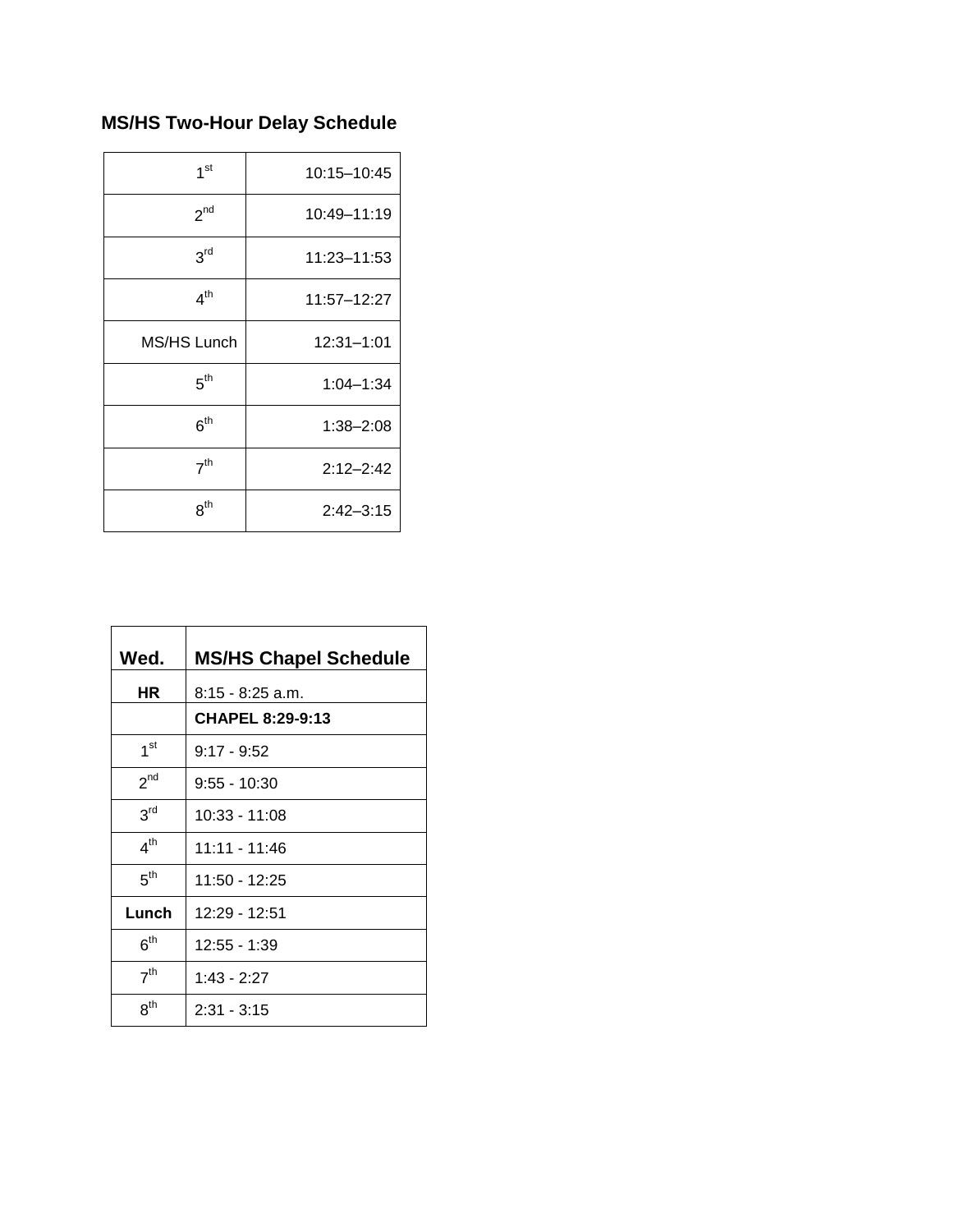# **TOPS**

**Polo** (navy, white, red, hunter green)

 Long or short sleeve. Plain styles only, no trim or ruching, no "stretch" styles, no pockets, no logos.

**Blouse** (white, button-front)

- **Round Collar Style**: long or short sleeve. Plain styles only, no trim or ruching, no "stretch" styles, no pockets, no logos.
- **Oxford Style:** long or short sleeve. Plain styles only, no trim or ruching, no "stretch" styles, no pockets, no logos.

**Turtleneck** (white, navy, hunter, red)

• Plain styles only, no "mock" style, no trim or ruching, no "stretch" styles, no pockets, no logos.

**Sweater** (hunter, grey or navy, crew or V-neck)

- **Cardigan:** Plain styles only.
- **Pullover Sweater or Vest:** Plain

**Sweatshirt** (navy, hunter green or grey with approved GCA Logo only)

- GCA logos at Educational Apparel, Schoolbelles or MyLocker.net.
- Approved accent colors: white accents on hunter green and navy sweatshirts; hunter green accents on grey sweatshirts.
- Approved Back graphics: student's last name, GCA sports number, and or an approved GCA logo/graphic (Genoa Christian Academy, GCA, Lions, lion logo, and/or GCA sports team/club logo printed in black, grey, hunter green or white.

# **Supplemental Uniform Item Requirements**

- **Tights/Leggings**—solid color worn under a skirt of approved length that coordinates with uniform colors.
- **Socks**—solid color that coordinates with uniform colors.
- **Undergarments**—proper undergarments must be worn at all times and must not be visible. Visible undershirts must be white.
- **Hair Accessories**—must be appropriate for school attire.
- **Jewelry**—Earrings are the only pierced jewelry permitted. All jewelry must be inoffensive to the Christian faith. Excessive or inappropriate jewelry will be addressed individually.

# **PANTS**/**SKIRTS**

**Skirts** (plaid #81, navy or khaki, no shorter than two inches above the knee)

- **4-pleat skirt with elastic back**
- **Pleated with side zipper**

**Shorts** (navy or khaki)

• Pleated-front or flat-front, no cargo pockets. (No shorter than two inches above the knee.)

**Pants** (navy or khaki)

 Pleated-front or flat-front, no "skinny/pencil" or "stretch" styles, no "jogger" styles, no cargo pockets.

# **For K-5 th Grade Girls Only:**

**Plaid Jumper** (only plaid #81)

• Drop-waist jumper with pleated skirt (available at Educational Apparel, Schoolbelles and School Closet)

**Skorts** (plaid #81, navy or khaki)

Scooters are **not** allowed.

*See General Dress Code Information page for purchasing locations.*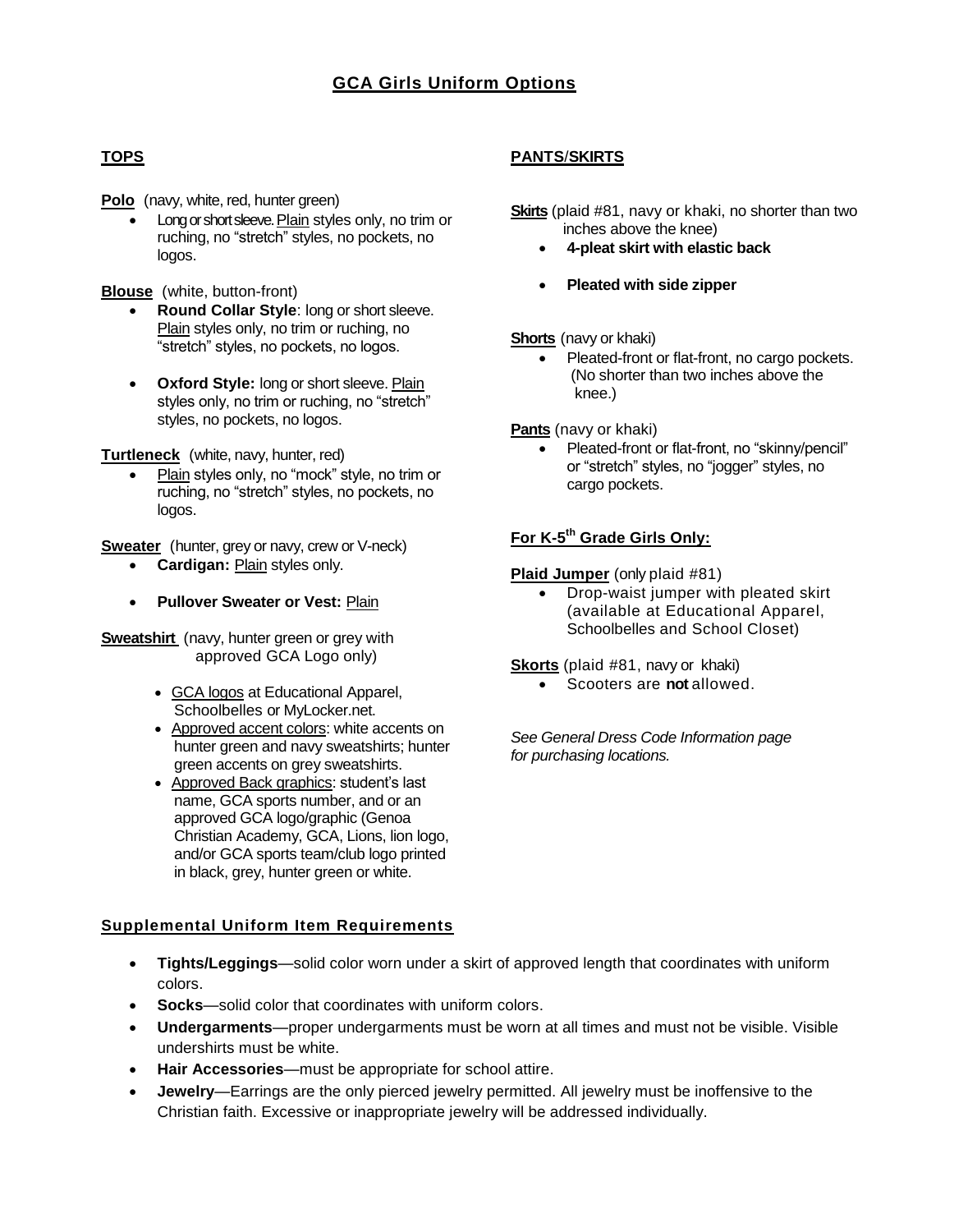# **GCA Boys Uniform Options**

# **TOPS:**

**Polo** (navy, white, red, hunter green)

• Long or short sleeve. Plain styles only, no "stretch" styles, no pockets, no logos.

**Shirt** (white, button-front)

- Oxford style: long or short sleeve. Plain styles only, no logos.
- **Turtleneck** (white, navy, hunter, red)
	- Plain styles only, no "mock" style, no "stretch" styles, no logos.
- **Sweater** (hunter green, grey or navy, crew or V-neck)
	- **Cardigan:** Plain styles only.
	- **Pullover Sweater or Vest: Plain**

**Sweatshirt** (navy, hunter green or grey with approved GCA Logo only)

- GCA logos at Educational Apparel, Schoolbelles or MyLocker.net.
- Approved accent colors: white accents on hunter green and navy sweatshirts; hunter green accents on grey sweatshirts.
- Approved Back graphics: student's last name, GCA sports number, and or an approved GCA logo/graphic (Genoa Christian Academy, GCA, Lions, lion logo, and/or GCA sports team/club logo printed in black, grey, hunter green or white.

# **Supplemental Uniform Item Requirements**

- Belts—a coordinating color that is worn with pants and shorts at all times for grades 6<sup>th</sup>–12<sup>th</sup>.
- **Socks**—a solid color that coordinates with uniform colors must be worn at all times.
- **Undergarments**—proper undergarments must be worn at all times. Under shirts must be white.
- **Jewelry—**No earring or other pierced jewelry is permitted. All jewelry must be inoffensive to the Christian faith.
- **Hair—**Must be clean and well-groomed. Hair length must be cut and styled so that the hair does not fall below the eyebrows or below the bottom of the ears on the sides and below the bottom of the collar length in the back. Extreme hairstyles will be addressed on an individual basis.
- **Facial Hair**—Must be clean-shaven and/or neatly trimmed at all times. Sideburns may not extend below the bottom of the ear. No extreme facial hair styles are permitted.

# **PANTS:**

**Shorts** (navy or khaki)

• Pleated-front or flat-front, no cargo pockets. (No shorter than two inches above the knee.)

**Pants** (navy or khaki)

 Pleated-front or flat-front, no "skinny/pencil" or "stretch" styles, no jogger styles, no cargo pockets.

*See General Dress Code Information page for purchasing locations.*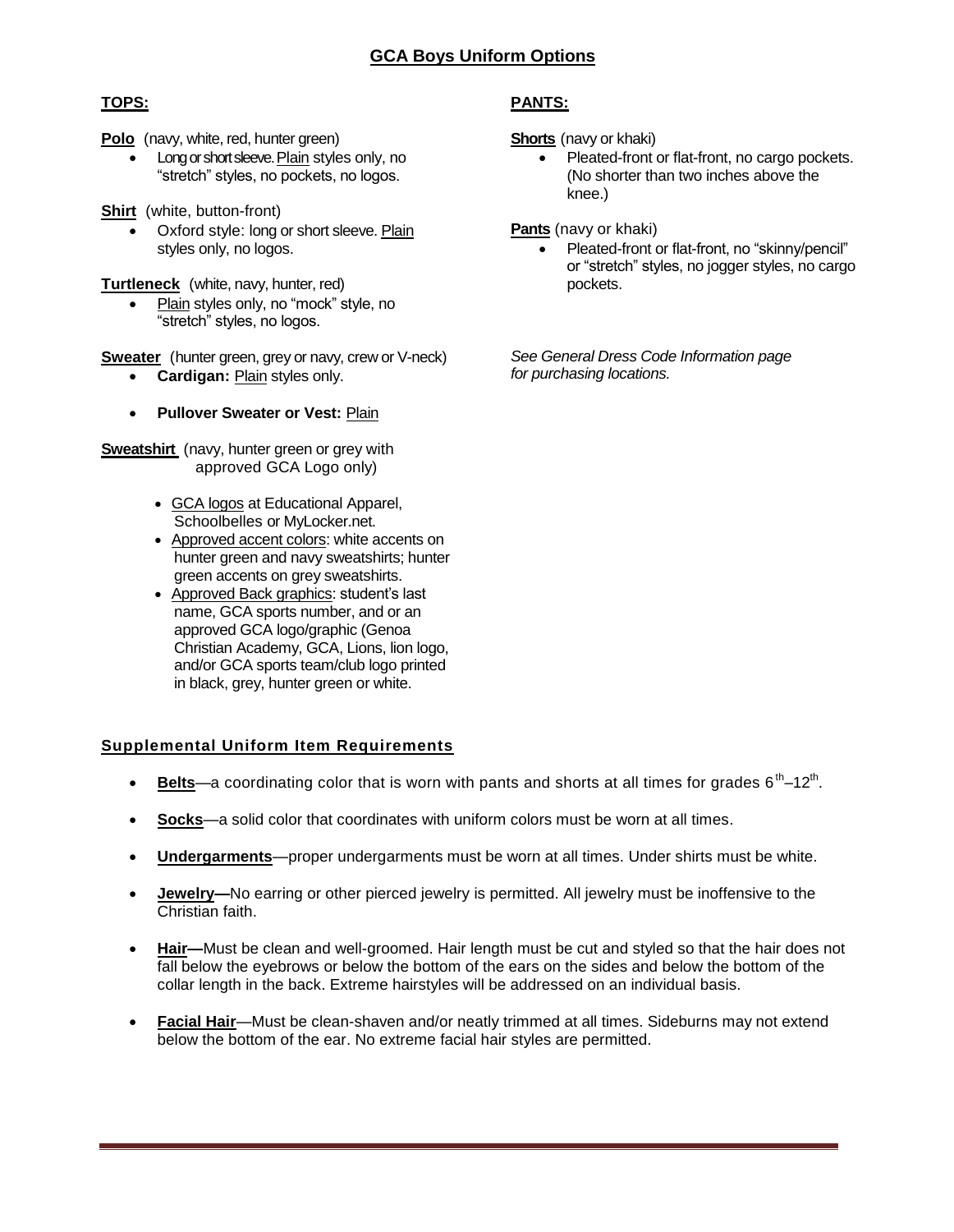# **General Dress Code Information**

- 1. Yellow and light-blue shirts are not part of the dress code.
- 2. Oxford shirts must be tucked in at all times—Grades 6–12.
- 3. Boys must tuck in polo shirts—6<sup>th</sup> $-12^{th}$  Grades. Girls may wear polo shirts untucked.
- 4. Long-sleeved shirts may not be worn under short-sleeved shirts.
- 5. Oversized clothing is not permitted.
- 6. Heels and soles of shoes should not exceed two inches in height.
- 7. Closed-toe shoes only (no flip-flops or Crocks allowed).
- 8. Socks must be worn with shoes—*Boys only.*
- 9. There are to be no decorations or logos on uniforms other than those adopted by the school.
- 10. All school attire must be clean and hemmed and in good repair.
- 11. All undershirts must be white without any logo or print.
- 12. Hats, scarves or other accessories may not be worn in school at any time *including dress down.*
- 13. Chains (choker, wallet, etc.) are not permitted.
- 14. The only body piercings permitted are ear piercings.
- 15. Extreme hairstyles or colors that draw undue attention are not permitted.
- 16. Apparel at school and all school-related activities must be modest, appropriate and God honoring.

#### **Dress Down/Spirit Day Policy**

On days when students are permitted to "dress down" and not required to wear the approved school uniforms, the following policy must be followed:

- Clothing must be clean and neat. Tears or holes in clothing are not allowed. Clothing must be modest and not draw undue attention to a student's physical appearance. Students violating this policy will be required to contact their parent to receive a change of clothing.
- Only approved style shirts and sweatshirts with approved GCA logos may be worn on dress down and spirit days unless otherwise specified by Administration. Only polo-style or crewneck shirts are permitted. No V-neck, cropped or tank tops are allowed. Students violating this policy will be required to contact their parent to receive a change of clothing.
- Students may only wear jeans (or capri-style jeans, girls only) or uniform shorts, skirts or pants unless otherwise specified by Administration. Jeans may **not** have holes or tears in them. Uniform shorts and skirts must fall two (2) inches above the knee when standing (even when worn with tights).
- Leggings (and "jeggings") may **not** be worn as pants. Leggings may only be worn under a skirt of approved length. Sweatpants and athletic pants are **not** allowed.
- Closed-toed shoes must be worn.
- Hats or hoods may only be worn on specially designated hat days.

#### **Sweatshirts and Jackets Worn During School**

- Approved GCA athletic team apparel (team sweatshirts or jackets ordered through the coaching staff and approved by the principal) may be worn as part of the uniform during the school day.
- Approved accent colors: white accents on hunter green and navy sweatshirts; hunter green accents on grey sweatshirts (only approved styles through Educational Apparel, Schoolbelles or MyLocker.net.)
- Approved back graphics: student's last name, GCA sports number, and or an approved GCA logo/graphic (Genoa Christian Academy, GCA, Lions, lion logo, and/or GCA sports team/club logo printed in black, grey, hunter green or white.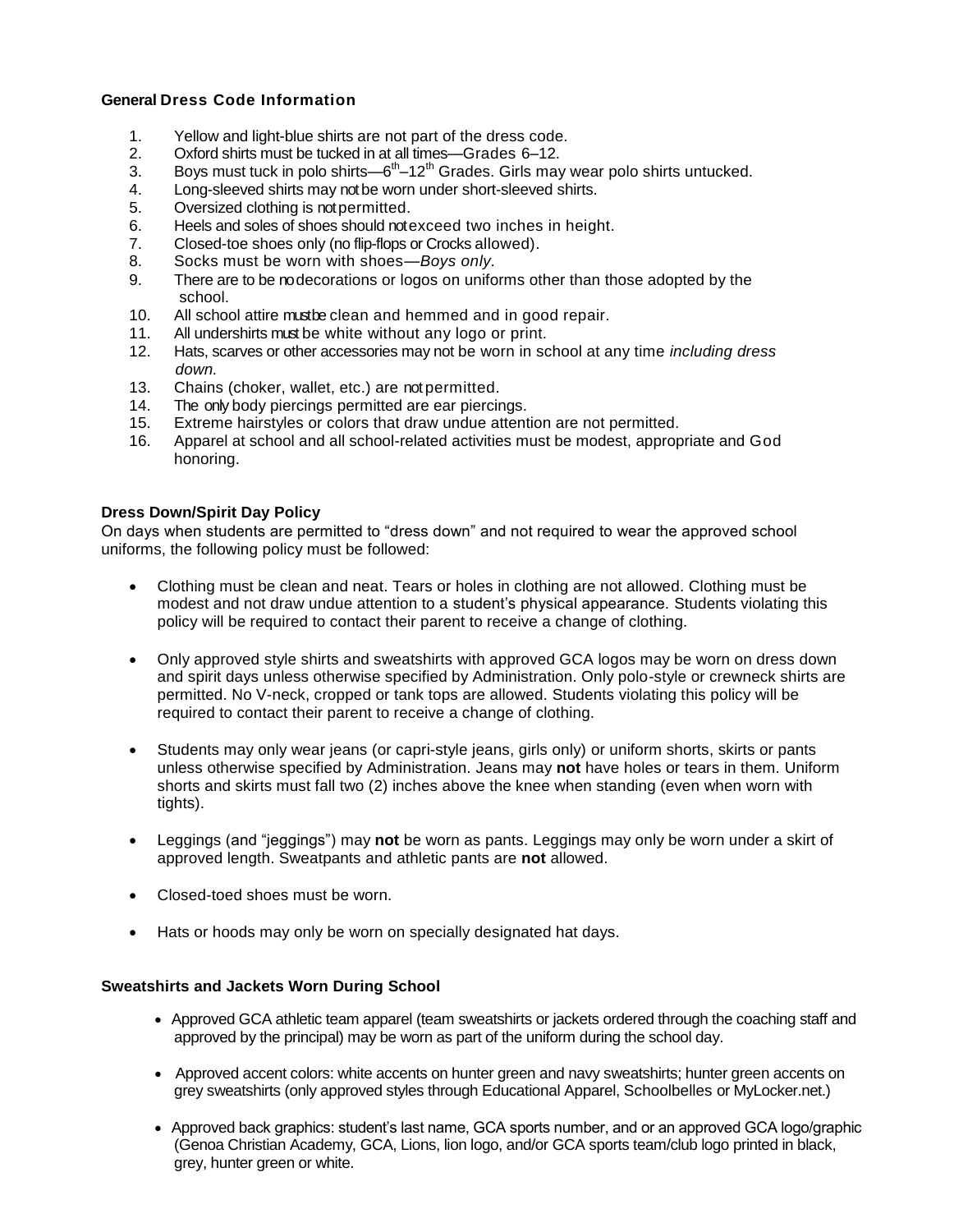# Formalwear Policy (6<sup>th</sup>–12<sup>th</sup> Grade)

Students must follow GCA rules concerning modesty when shopping for formal wear.

Gentlemen are expected to wear the following:

- -Tie with dress shirt (button-down with collar).
- -Dress pants (no jeans).

-Dress shoes with socks (no tennis shoes, sandals or flip-flops).

Ladies are expected to follow these guidelines when selecting dresses:

- -Dresses must have shoulder straps. (No strapless dresses. One thick strap may be acceptable depending on fit. Please see Dean of Students with questions.)
- -Undergarments must be completely covered.
- -Cleavage must not visible.
- -Back must be covered (no backless dresses).
- -Dress length must be no shorter than two inches above the knee.

NOTE: Dresses must meet these guidelines without relying on a cover-up.

# **Physical Education (PE) Policy (6<sup>th</sup>-12<sup>th</sup> Grade)**

Students are to change into gym clothing for physical education classes. Students will be unable to participate in gym class if they are not dressed according to the policy. They will also have participation points deducted from their quarter-end PE grade for each day they can't participate in class due to dress.

- Clothing must be clean and neat. Tears or holes in clothing are not allowed.
- T-shirts with offensive sayings and tank tops are not allowed. (No V-neck or sleeveless.)
- The required length of gym shorts is to the tips of the fingers when arms are naturally hanging straight down to the sides.
- Athletic shoes and socks must be worn.

# **School Uniform Purchasing Locations:**

#### **Educational Apparel**

3906 Brown Park Drive Hilliard, OH 43026 800-776-3034 or 614-876-3030 [www.educationalapparel.com](http://www.educationalapparel.com/) (GCA school code: Westerville #111)

# **French Toast**

800-373-6248 www.frenchtoast.com (GCA School Code: QS47EQE)

# **Lands' End Apparel**

800-469-2222 [www.landsend.com/school](http://www.landsend.com/school) (GCA School Code: 900141771)

#### **Schoolbelles Uniforms**

Festival at Sawmill 2759 Martin Road Dublin, OH 43017 614-336-2040 or 888-637-3037 [www.schoolbelles.com](http://www.schoolbelles.com/) (GCA School Code: S2632)

# **Second Glance Consignment**

5965 Sunbury Road Westerville, OH 43081 614-898-3680 [www.secondglanceuniforms.com](http://www.secondglanceuniforms.com/)

Some approved styles are also available at Meijer, JC Penney, Sears and Target.